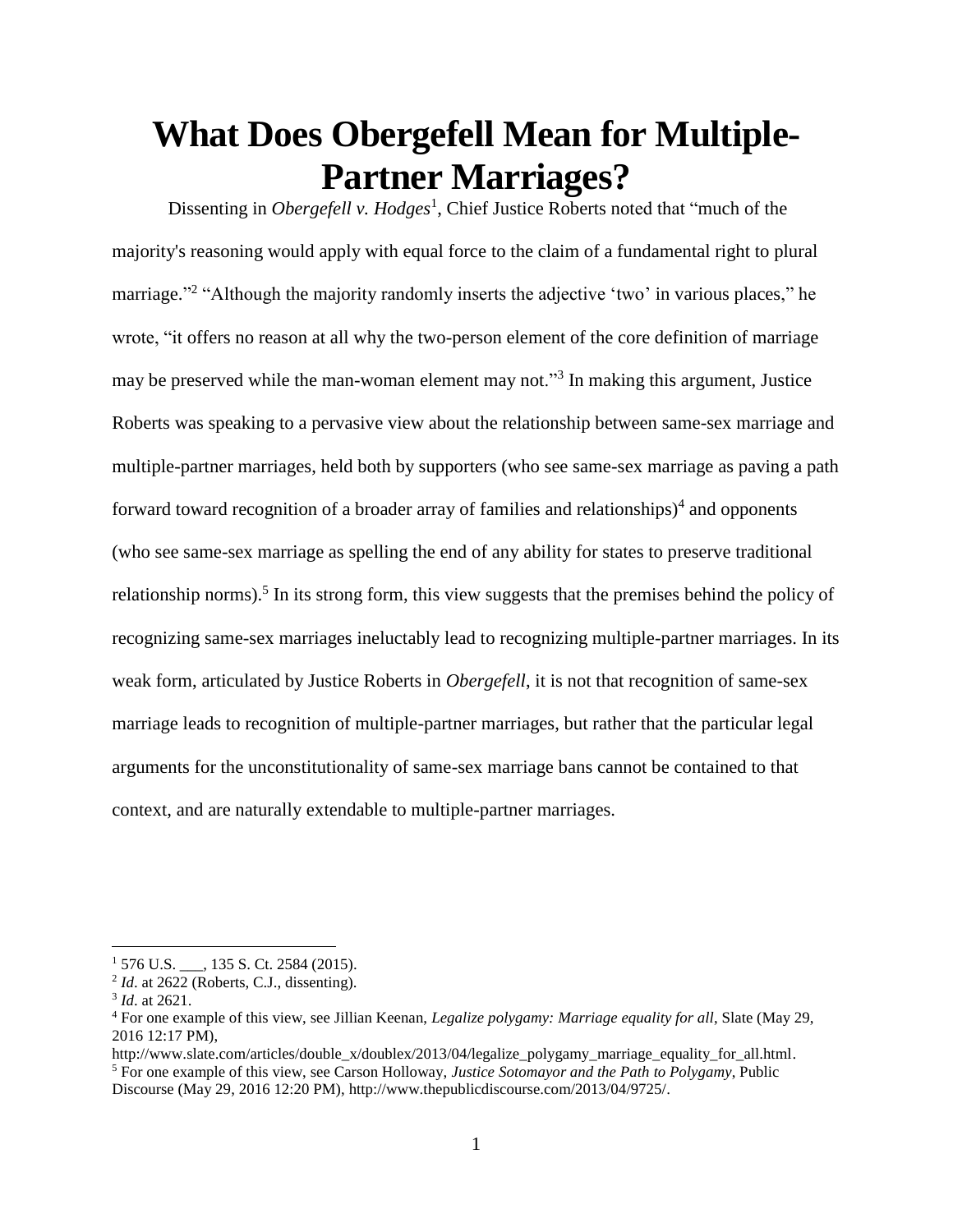The strong form of this view seems plainly wrong. To pick just one example, a person can support same-sex marriage but oppose multiple-partner marriage simply because she thinks the first is morally better than the second. Perhaps, for example, she sees no reason why sexual complementarity is morally important to marriage, but believes that it *is* morally important to marriage for the union of spouses to be complete and undivided.<sup>6</sup> Across the wide range of considerations that go into a decision as to whether to support same-sex marriage, or some other form of relationship recognition, as a policy matter, it is implausible that there are not several that differ between same-sex marriage and multiple-partner marriage.

The weak form, however, has some force to it. Constitutional argument by necessity is constrained in the kinds of reasons and considerations it appeals to; the doctrine restricts what kinds of reasons can be relevant at each stage of the analysis. Moral arguments in particular have little purchase when it comes to restricting the scope of constitutional rights.<sup>7</sup> Further, the adoption of stringent constitutional standards for state involvement in certain intimate choices can be a tough hurdle to overcome even if there are good policy reasons (unlike in the case of same-sex marriage) for the involvement. The question of whether *Obergefell v. Hodges*, and the similar array of constitutional cases holding that same-sex marriage bans are invalid, undermine the ability of states to defend the limitation of marriage to two spouses is thus a fair one. I take up that question in this paper.

<sup>6</sup> *See, e.g.,* G. W. F. Hegel, *Elements of the Philosophy of Right* § 167 (Allen Wood ed., H. B. Nisbet trans., Cambridge University Press 1991) (marriage involves "the mutual and *undivided* surrender" of the individual personality of each spouse).

 $^7$  *See, e.g.*, Lawrence v. Texas, 539 U.S. 558, 571 (2003) ("The issue is whether the majority may use the power of the State to enforce these views on the whole society through operation of the criminal law. 'Our obligation is to define the liberty of all, not to mandate our own moral code.'").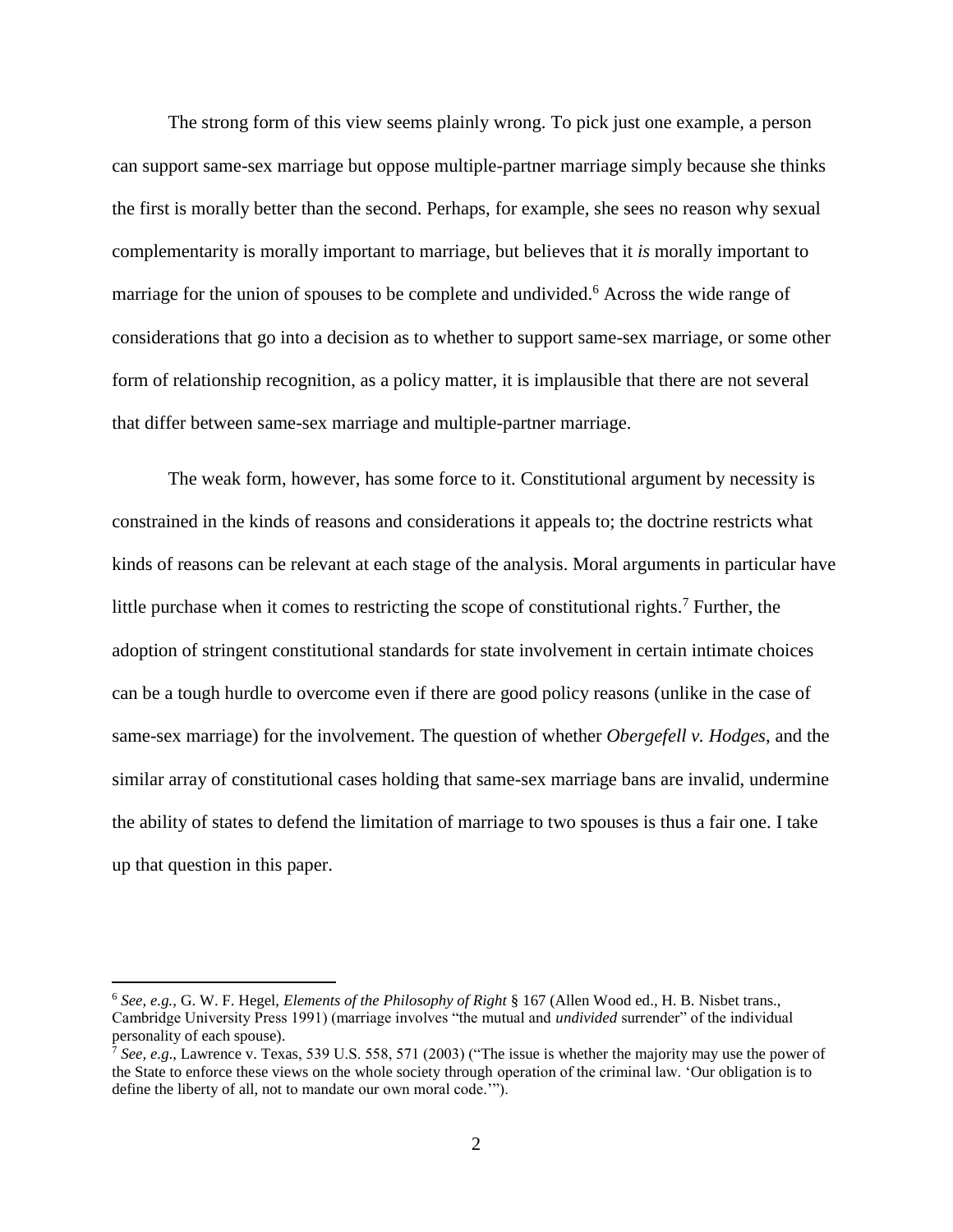To somewhat oversimplify a complicated doctrinal picture, courts in the United States ruling against limitations of marriage to different-sex couples have taken one or more of three approaches. The first, taken by state supreme courts in  $Iowa<sup>8</sup>$ , Connecticut<sup>9</sup>, and New Mexico<sup>10</sup>, and by at least one federal appeals court<sup>11</sup>, is to hold that sexual orientation discrimination is the kind of constitutionally objectionable discrimination that requires a special level of justification, and that the rationales for same-sex marriage bans to not pass muster under that standard. The second, the route taken by *Obergefell*, is to conclude that the right to marry a partner of the same sex is part of the fundamental right to marry, and none of the state rationales offered in defense of prohibiting that right can stand up to the stringent scrutiny required of state infringements on fundamental rights.<sup>12</sup> The third, taken by several district courts<sup>13</sup>, is to conclude that none of the policy justifications offered for same-sex marriage bans pass even the lowest level of constitutional scrutiny, rational-basis review.

In this paper, I pursue what each of these three legal theories might have to say about multiple-partner marriages. I ask, in turn, whether the standard arguments for heightened equal protection scrutiny of same-sex marriage bans clearly apply to bans on multiple-partner marriage; whether the standard arguments for heightened scrutiny of same-sex marriage bans on account of the fundamental right to marry clearly apply to bans on same-sex marriage; and whether there are important policy arguments against multiple-partner marriage, cognizable in

<sup>8</sup> *See* Varnum v. Brien*,* 763 N.W.2d 862 (Iowa 2009).

<sup>9</sup> *See* Kerrigan v. Commissioner of Public Health, 957 A.2d 407 (Conn. 2008).

<sup>10</sup> *See* Griego v. Oliver*,* 316 P.3d 865 (N.M. 2013).

<sup>11</sup> *See* Latta v. Otter, 771 F.3d 456 (9th Cir. 2014). Arguably, *Baskin v. Bogan*, 766 F.3d 648 (7th Cir. 2014), also takes this approach, though the case is not a model of clarity on this point.

<sup>12</sup> *Obergefell*, 135 S. Ct. at 2604-07. This approach was also taken in the lead-up to *Obergefell* by the Tenth Circuit in Kitchen v. Herbert, 755 F.3d 1193 (10th Cir. 2014), and by the Fourth Circuit in Bostic v. Schaefer, 760 F.3d 352 (4th Cir. 2014).

<sup>13</sup> *See, e.g.,* Perry v. Schwarzenegger, 704 F. Supp. 2d 921 (N.D. Cal. 2010).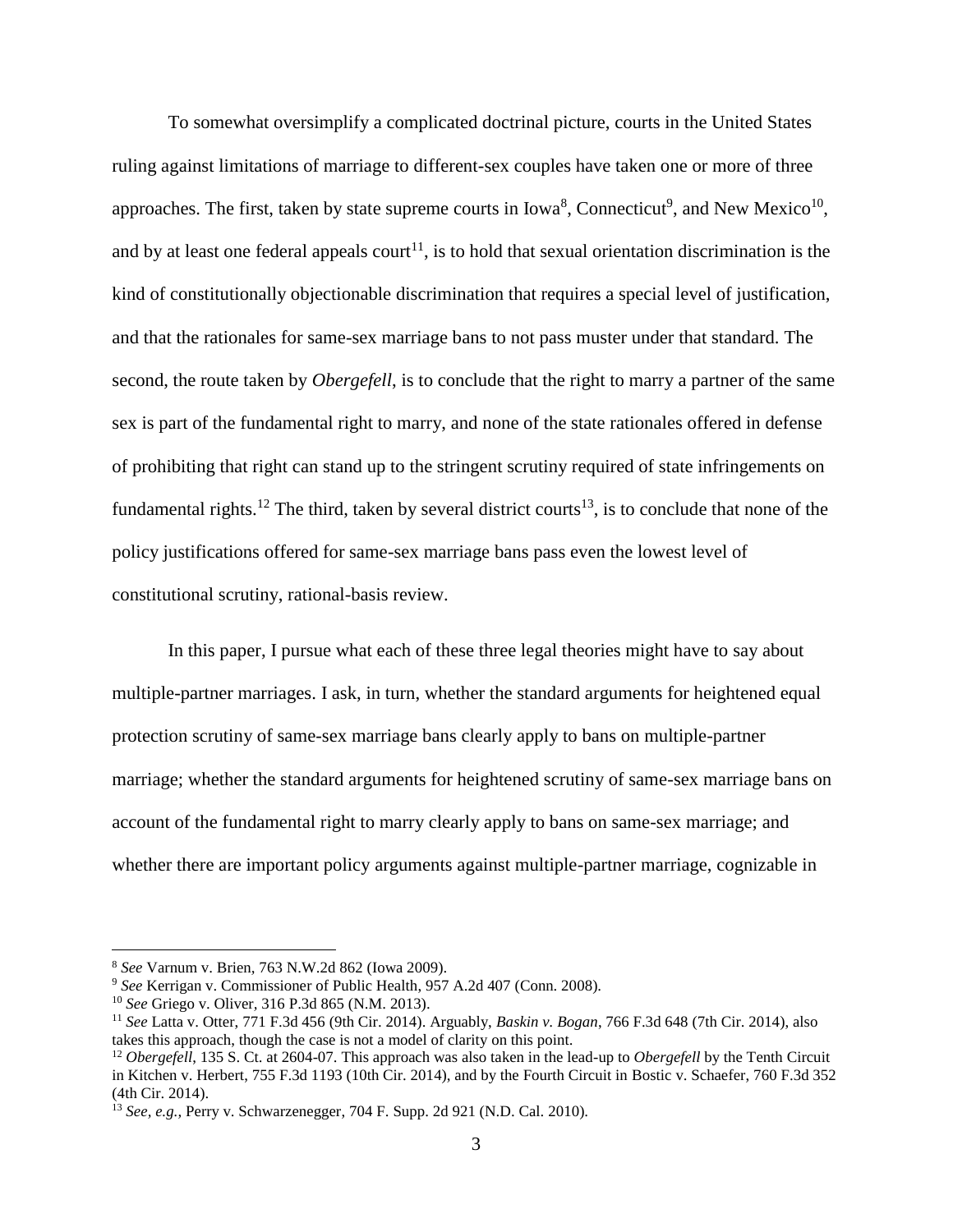constitutional litigation, that do not apply to same-sex marriage. Ultimately, I conclude that none of the legal arguments for the constitutional requirement of same-sex marriage are especially helpful for reaching the conclusion that bans on multiple-partner marriage are invalid. That is not to say that such bans are actually valid—it is just to say that the legal case against them needs to do much more than simply point to the same-sex marriage cases.

Before beginning, a few clarifying notes. I am not here making a policy argument against the legal recognition of multiple-partner marriages. I am not sure whether or not they should be recognized. I think there are important policy arguments against such recognition, and especially against its recognition through the legal doctrines of suspect classification and the fundamental right to marry, arguments that are serious enough as to clearly distinguish the case from samesex marriage. But I do not claim here to have arrived at a final, knock-down argument against multiple-partner marriage, or even against the constitutional case for it. My point, instead, is simply that, in a post-*Obergefell* world, the constitutional questions relevant to multiple-partner marriage are largely independent of those relevant to same-sex marriage. That said, constitutional argument and policy argument are not hermetically sealed off from one another, and what I have to say here about constitutional arguments has bearing on particular policy arguments for recognizing multiple-partner marriages. For example, the argument I make for why multiple-partner relationship recognition does not engage equal protection the way samesex relationship recognition does have bearing more broadly on arguments about equality in the context of relationship recognition.

I consider here multiple-partner marriages in general, in which I mean to include both a system where one person is dyadically married to more than one other person (polygamy) and a system where more than two people share one marriage together (group marriage). I will

4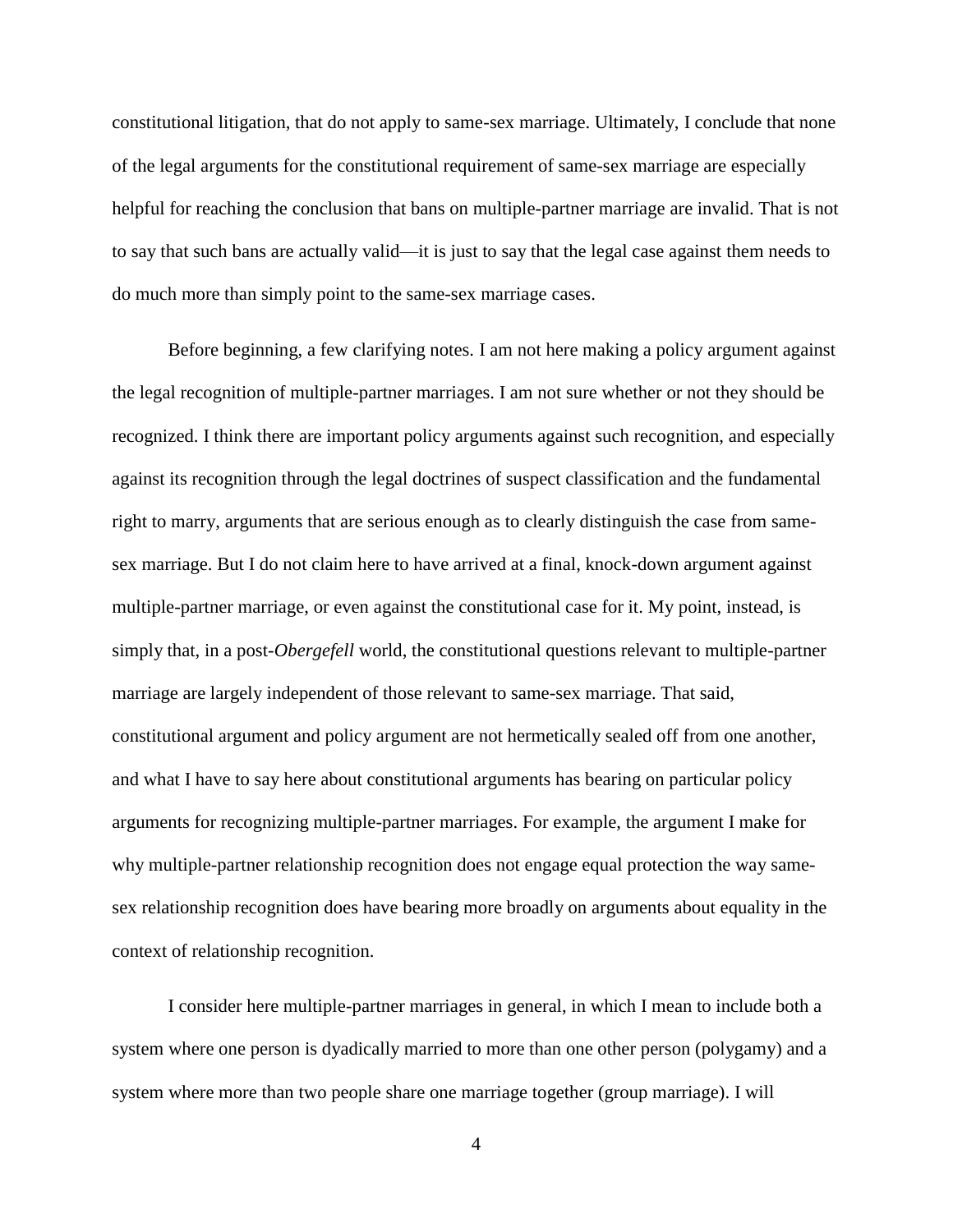consider both structures throughout. Similarly, I consider the issue both with respect to polygamy as practiced by particular religious groups like fundamentalist Mormons and some Muslim communities, and also with respect to the more free-form and generally less religious polyamory practiced in other communities. These different instances of "poly" relationships are distinguishable, and there is no *a priori* reason to think they stand or fall together, but I take the argument I advance in this paper to be adequate for both.

## **EQUAL PROTECTION**

Maybe the most compelling argument for the constitutional invalidity of same-sex marriage bans is that they constitute unfair discrimination against lesbian, gay, and bisexual people. The thought here is straightforward: in a society where only different-sex couples can get married, straight people's normal pattern of romantic relationship-forming will have access to marriage, lesbian and gay people's normal pattern of romantic relationship-forming will not have access to marriage, and bisexual people's normal pattern of romantic relationship-forming will have only limited, partial access to marriage.<sup>14</sup> If it is generally unfair and unjustified to discriminate against LGB people, then, it is unfair to prohibit same-sex marriage.

Doctrinally, this argument is framed as an equal protection argument, usually through the lens of sexual orientation as a suspect classification.<sup>15</sup> Sexual orientation is a suspect or quasi-

<sup>14</sup> I assume here that these relationship-forming patterns are *otherwise* marriage-eligible, but for the differences in the sex of romantic partners, which seems broadly true (at least past a certain age)—most people are not in incestuous or polygamous relationships, and adults in relationships with other adults are not denied access to marriage on account of age.

<sup>15</sup> Some courts have held that same-sex marriage bans discriminate on the basis of sex. *See, e.g.,* Baehr v. Lewin, 852 P.2d 44, 59-63 (Haw. 1993). I do not consider this argument here, because, though I think it is correct, it played a relatively marginal role in the success of same-sex marriage in the courts. In any event, it is the easiest case for my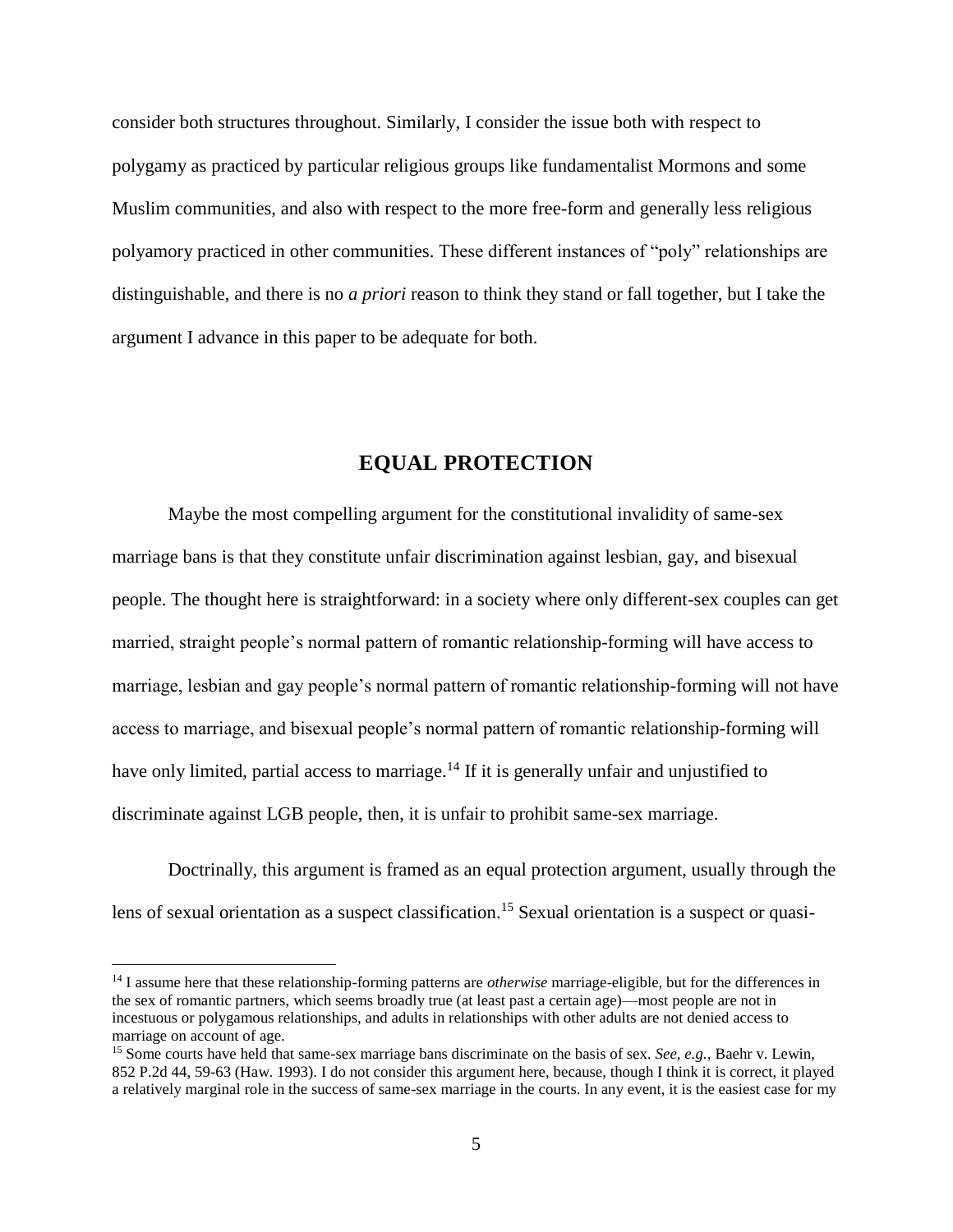suspect classification, and therefore discriminations on the basis of sexual orientation get some form of heightened scrutiny.<sup>16</sup> Further, discrimination between different-sex couples and samesex couples in access to marriage is sexual orientation discrimination because of the tight link between sexual orientation and same-sex couple status.<sup>17</sup> Together, it follows that prohibitions on same-sex marriage violate equal protection unless the rationales for them pass intermediate or strict scrutiny, which they invariably do not.

One might extend this argument to multiple-partner relationships in the following way. People interested in multiple-partner relationships—call them "polyamorists," understood to include all such people—are discriminated against by laws limiting marriage to two people and limiting the number of (undissolved) marriages a person can have to one, just as LGB people are discriminated against by laws prohibiting same-sex marriage. Further, polyamorists are a group that plausibly meet at least three of the four standard criteria for suspect classification<sup>18</sup>: they have certainly been historically discriminated against, there is no apparent reason why they are limited in their ability to contribute to society, and they have substantial lack of political power. The one criterion where their showing might be harder is immutability. But it is not clear immutability is required at all for suspect classifications, or what *kind* of immutability is

thesis: it is hard to imagine an argument that bans on multiple-partner marriage are sex discrimination. *But see supra*  note 46 and accompanying text.

<sup>&</sup>lt;sup>16</sup> Courts have varied on whether to treat sexual orientation discrimination as meriting intermediate scrutiny or as meriting strict scrutiny. *Compare* Windsor v. United States, 699 F.3d 169, 185 (2d Cir. 2012) (applying intermediate scrutiny), *aff'd on other grounds*, 133 S. Ct. 2675, *with* In re Marriage Cases, 183 P.3d 384, 442 (Cal. 2008) (applying strict scrutiny).

<sup>17</sup> *See, e.g., In re Marriage Cases,* 183 P.3d at 441 ("By definition, gay individuals are persons who are sexually attracted to persons of the same sex and thus, if inclined to enter into a marriage relationship, would choose to marry a person of their own sex or gender. A statute that limits marriage to a union of persons of opposite sexes, thereby placing marriage outside the reach of couples of the same sex, unquestionably imposes different treatment on the basis of sexual orientation.")

<sup>&</sup>lt;sup>18</sup> See Windsor, 699 F.3d at 181 (listing the traditional suspect classification factors as a history of discrimination, relevance of the factor to ability to contribute to society, immutable or otherwise "obvious" or "distinguishing" characteristics, and political powerlessness).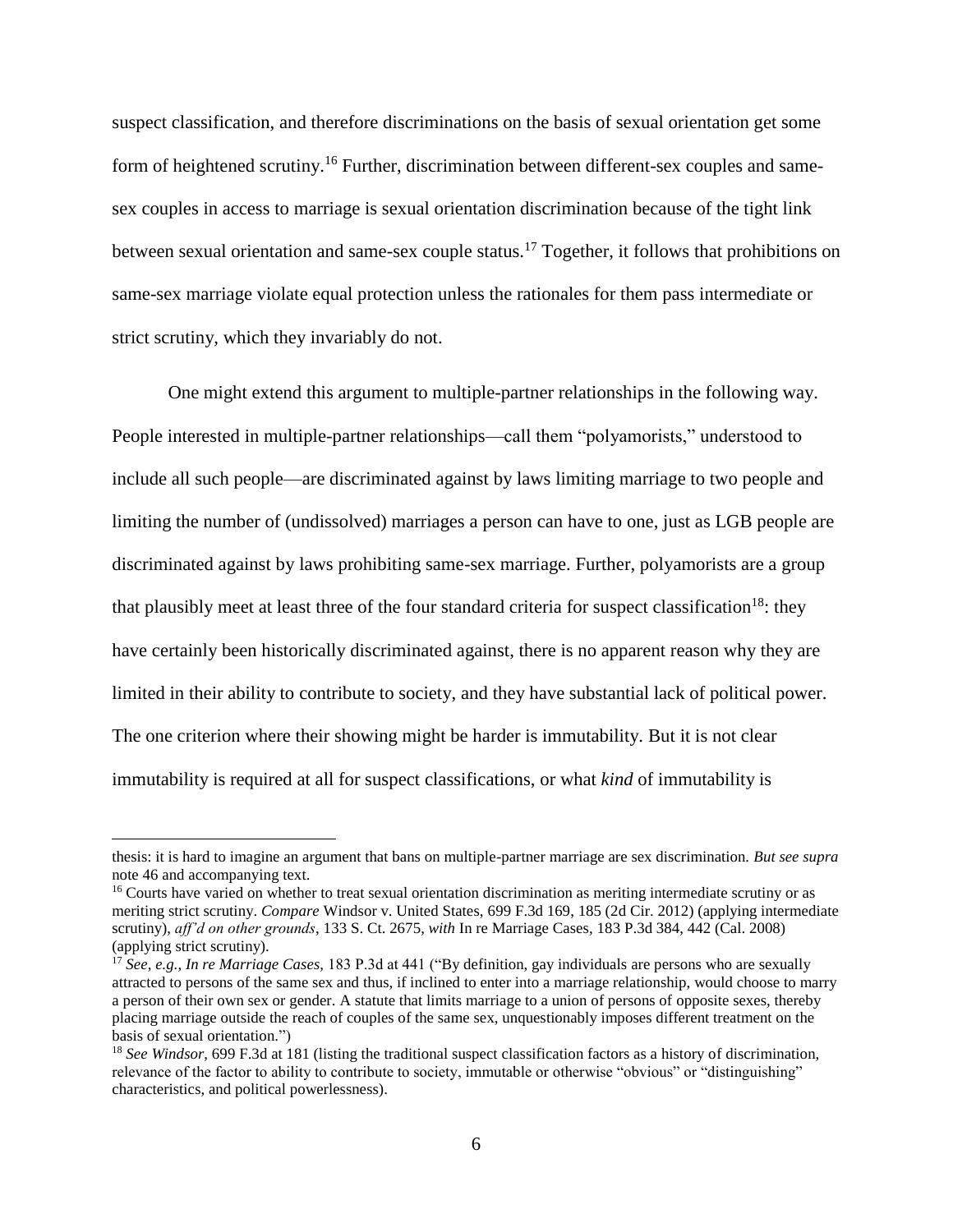required, or whether it should be required at all, so in and of itself that seems a thin reed for defenders of the two-person rule.<sup>19</sup>

But this extension elides a key distinction between the argument in the same-sex marriage case and the argument in the multiple-partner marriage case. Equal protection law distinguishes between discriminations that expressly classify on the basis of a category and discriminations that merely have a disparate impact across people of different categories.<sup>20</sup> This issue complicated equal-protection challenges to same-sex marriage bans, which do not, after all, directly reference sexual orientation: a gay man and a gay woman could get married in Alabama before 2015, while two straight men could not. Likewise, a ban on multiple-partner marriages does not directly reference whether or not someone is a "polyamorist" in the sense of generally desiring a multiple-partner relationship; it does not bar a polyamorist from getting monogamously married, and it equally restricts someone who really would prefer a two-person marriage from having a polygamous one instead.

Courts have largely rejected attempts by defenders of state same-sex marriage bans to classify them as merely having a disparate impact on the basis of sexual orientation. The main reason offered is that the connection between being gay and entering a same-sex marriage is not some incidental, tenuous connection, but rather is an inextricable part of what it means to be gay.<sup>21</sup> But this cannot be the entire story. In general, if there are good policy reasons to oppose a particular practice or behavior, it is not obvious why it should matter whether some members of the public desire to engage in that practice more than other members of the public. That fact might make us suspicious of the opposition to the practice—perhaps it is just the people not

<sup>19</sup> *See, e.g.,* Jessica A. Clarke, *Against Immutability*, 125 Yale L.J. 1 (2015) (criticizing the immutability doctrine).

<sup>20</sup> *See, e.g.,* Washington v. Davis, 426 U.S. 229, 242 (1976).

<sup>21</sup> *See In re Marriage Cases*, 183 P.3d at 441.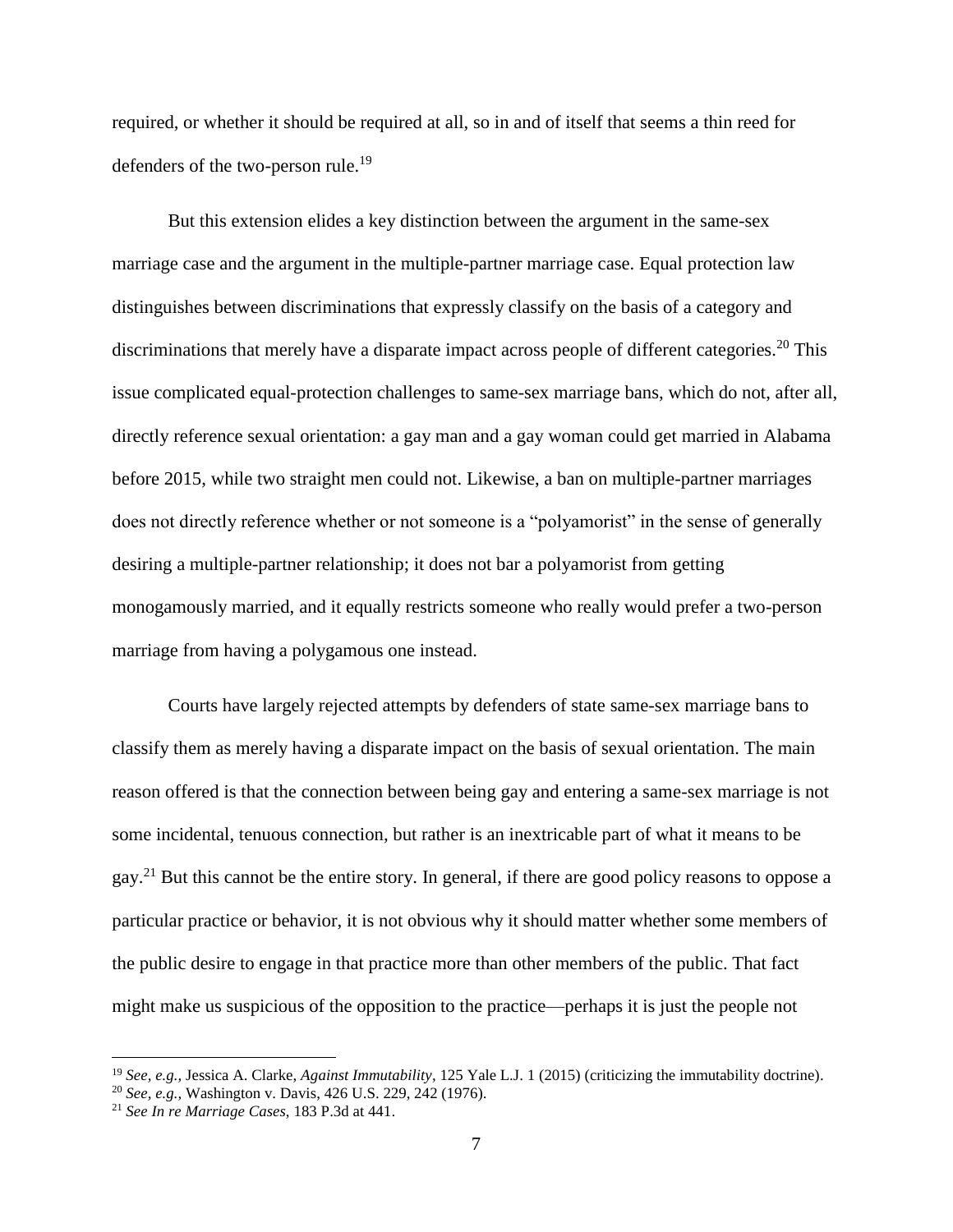interested in the practice unduly discounting the enjoyment the minority of interested people get out of it—but that has never been deemed sufficient for heightened equal-protection scrutiny.

I offer a slightly modified account. The reason same-sex marriage bans discriminate on the basis of sexual orientation is *both* because sexual orientation is deeply linked to same-sex couple status *and* because married same-sex couples are understood by courts and society to be fundamentally analogous to married different-sex couples. That is to say, in comparing same-sex marriage to different-sex marriage, what sticks out is not any change in the structure or essential nature of the marriage (which, after all, is more or less legally identical), but just the kinds of people who seek it. Instead of one practice, same-sex marriage, and another distinct practice, different-sex marriage, there is just marriage, as practiced by straight people (and some bisexual people), and marriage, as practiced by gay people (and some other bisexual people).<sup>22</sup> To ban one, and not the other, thus looks like sexual orientation discrimination in the same way that selectively denying legal recognition to Jewish ceremonial weddings would be discrimination on the basis of religion. The primary function of the discrimination is not to distinguish between two different kinds of marriage, because the kinds of marriage at stake are basically the same, but just to distinguish between *people*, because it is differences between people that mostly constitute the distinction.

 $22$  One worry about my line of argument here is that it is essentially assimilationist; it positions LGB people as "just like" straight people but for one minor difference. But I am making a much narrower claim; not that LGB people are just like straight people, but that LGB *marriages* are legally identical to and correspond to the same basic goods (companionship, sexuality, family life) as straight marriages. It may nonetheless be true that fewer LGB people pursue marriage than straight people, or that the marital behavior of same-sex couples differs on average from the marital behavior of different-sex couples, say, in a more egalitarian distribution of household tasks, or in greater tolerance (at least among male married same-sex couples) for extra-marital sexual outlets. But they face the same legal framework in making those choices, and their decisions will match those of some different-sex married couples even if the proportions differ.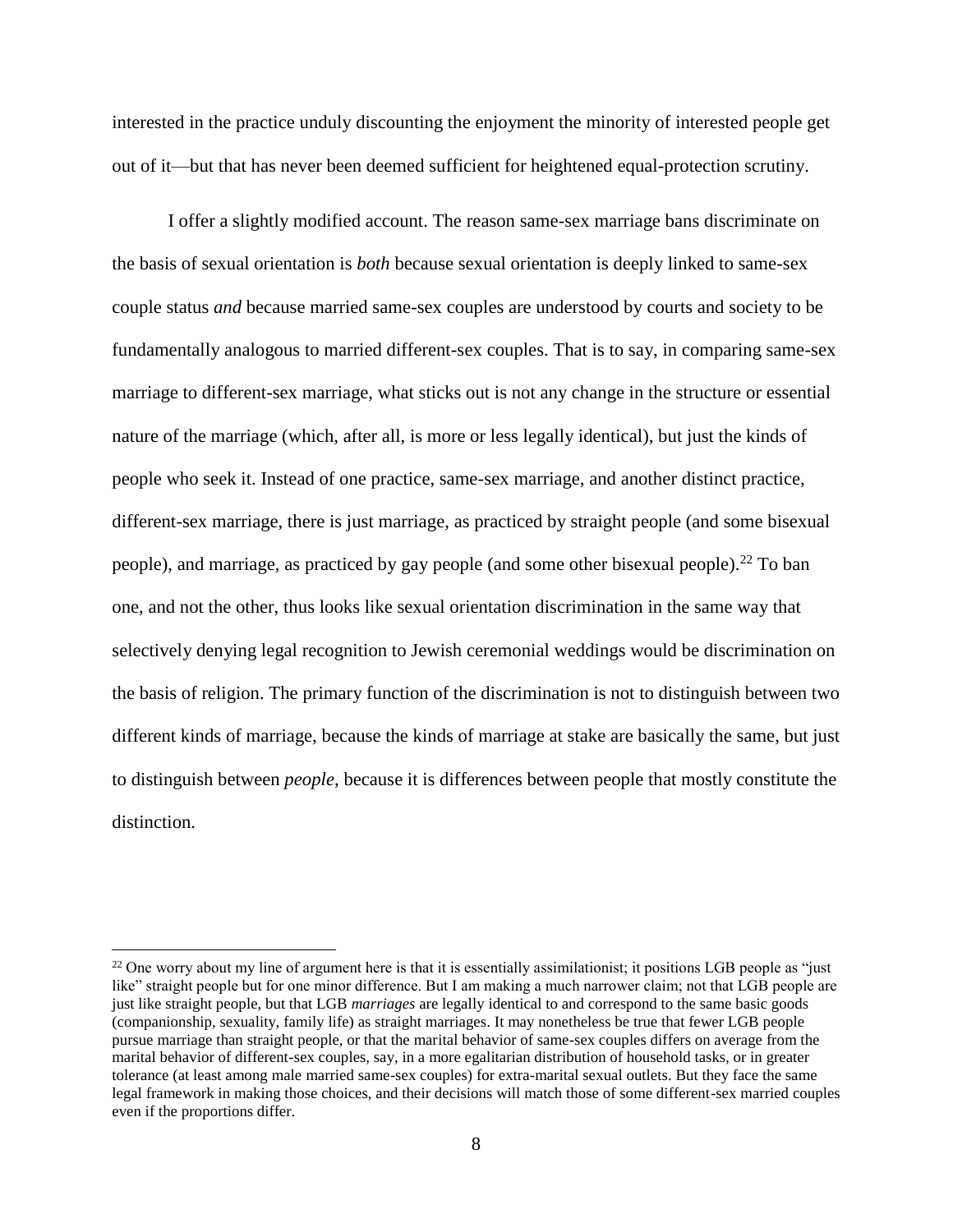The central question as to whether this analogy extends to multiple-partner marriage is whether the analogy between same-sex marriage and different-sex marriage is substantially stronger than the analogy between multiple-partner marriage and monogamous dyadic marriage. Consider first same-sex marriage. Same-sex marriage surely challenged pervasive ideas of how marriage was supposed to look and work. But same-sex marriage did not change the legal framework of marriage; same-sex couples are subject to the same rights and responsibilities as different-sex couples. Of particular significance, marital property rules and post-divorce support obligations do not differ between same-sex couples and different-sex couples. This has not, to be sure, always been the case: when the legal structure of marriage was more rigidly gendered, with different rights and responsibilities allocated to the husband and the wife, same-sex marriage would not have been as tightly analogous with different-sex marriage. But by the time of Obergefell, that argument was unavailing—among other reasons, because such a legal structure of marriage would almost certainly be held to be unconstitutional sex discrimination today.<sup>23</sup>

Another possible disanalogy is the suggestion that same-sex marriage alters the law's treatment of the relationship between marriage and parentage. But all the means for same-sex couples to acquire parentage through marriage were already established for different-sex couples. Step-parent adoption and donor insemination statutes granting legal parentage to the spouses of mothers conceiving with donor sperm both long predated same-sex marriage. And the use of the marital presumption of parentage to confer legal parentage on people who clearly are not genetic parents is a matter of long-standing tradition.<sup>24</sup> Likewise, more broadly, same-sex marriage did

<sup>23</sup> *See, e.g.*, Frontiero v. Richardson, 411 U.S. 677 (1973) (invalidating a statute distinguishing between husbands and wives).

<sup>&</sup>lt;sup>24</sup> *See, e.g.*, Michael H. v. Gerald D., 491 U.S. 110, 124-26 (1989) (discussing how "our traditions have protected the marital family" from disruptive inquiries about genetic parentage, in the course of turning aside a substantive due process challenge to a conclusive marital presumption of parentage applied to a person who unambiguously was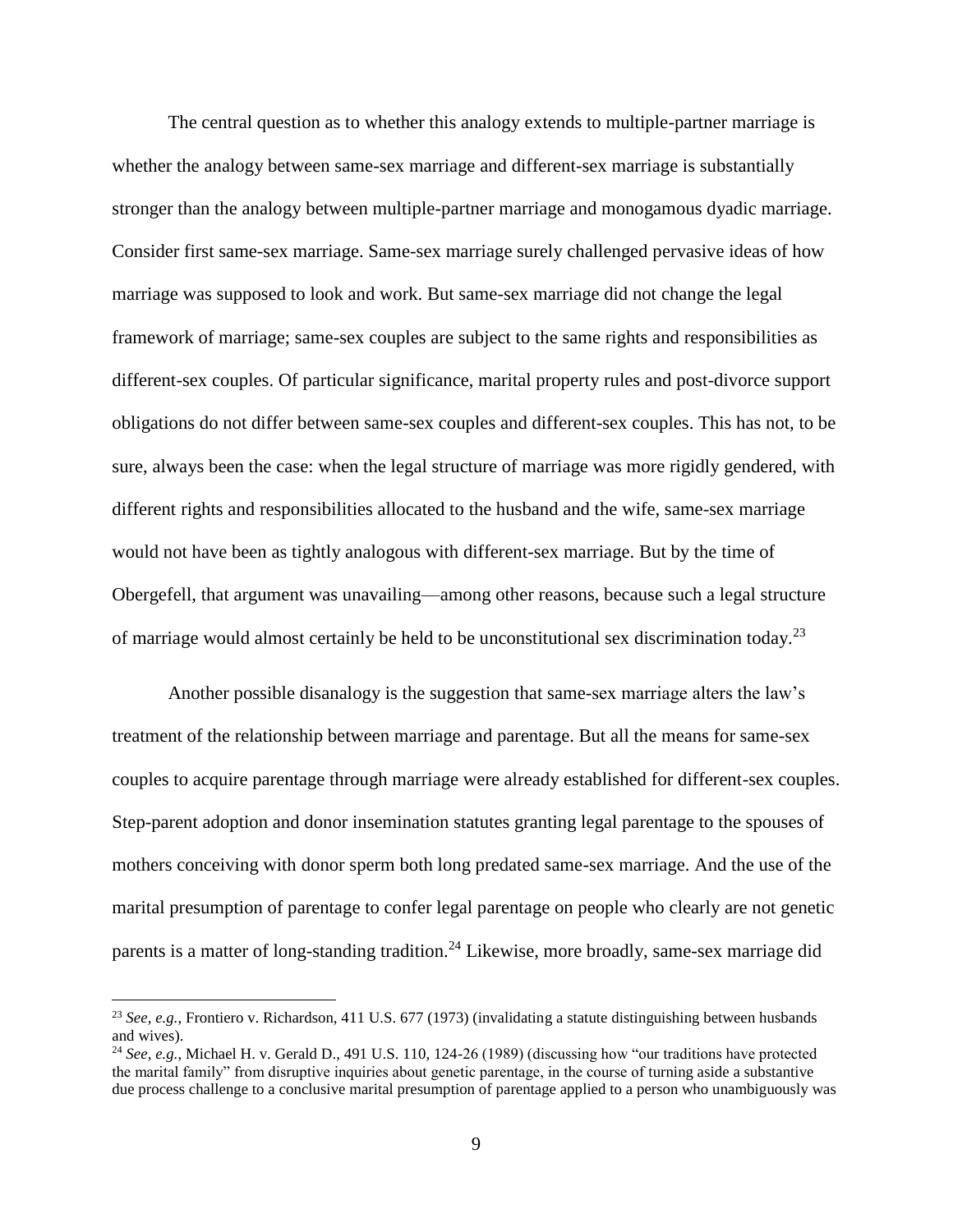not invent the phenomenon of couples who marry despite known infertility, or couples who marry with no intention of having children.

Multiple-partner marriage is *not* analogous to monogamous dyadic marriage in the same way that same-sex marriage is analogous to different-sex marriage. The relational structure of an association involving three or more people is different from that of an association involving only two; the regulatory problems and distributive problems are quite different in kind. Monogamous dyadic marriage as presently practiced has no set of rules for, say, handling conflict between spouses over access to the resources of a third spouse, or conflict between spouses as to whether to add an additional spouse to a marriage. Its assumption of a two-person marriage, where both spouses are forbidden to marry anyone else, pervades its regulatory structure and its other legal incidents. A system of marriage that accommodated multiple-partner marriage would have to look quite different from the system of marriage we have today.

Understood in this way, as reflecting the nature of marriage's current legal framework, a ban on multiple-partner marriages is appropriately understood for equal protection purposes to distinguish between relationship types rather than between polyamorists and non-polyamorists. The question of suspect classification, then, is irrelevant; whether or not direct discrimination against polyamorists should get heightened equal-protection scrutiny, prohibitions on multiplepartner marriages should not.

not a genetic parent). To be sure, the marital presumption differs somewhat in different states. But to the extent that in actual practice it is genuinely confined to children who likely are in fact the biological children of both parents, nothing about the equal treatment of same-sex couples requires that the wives of women who conceive through donor insemination be granted parental rights any more than the husbands of women who conceive the same way. For one discussion of this issue, see Henderson v. Adams, 2016 U.S. Dist. LEXIS 84916 (S.D. Ind. June 30, 2016) at \*30-35.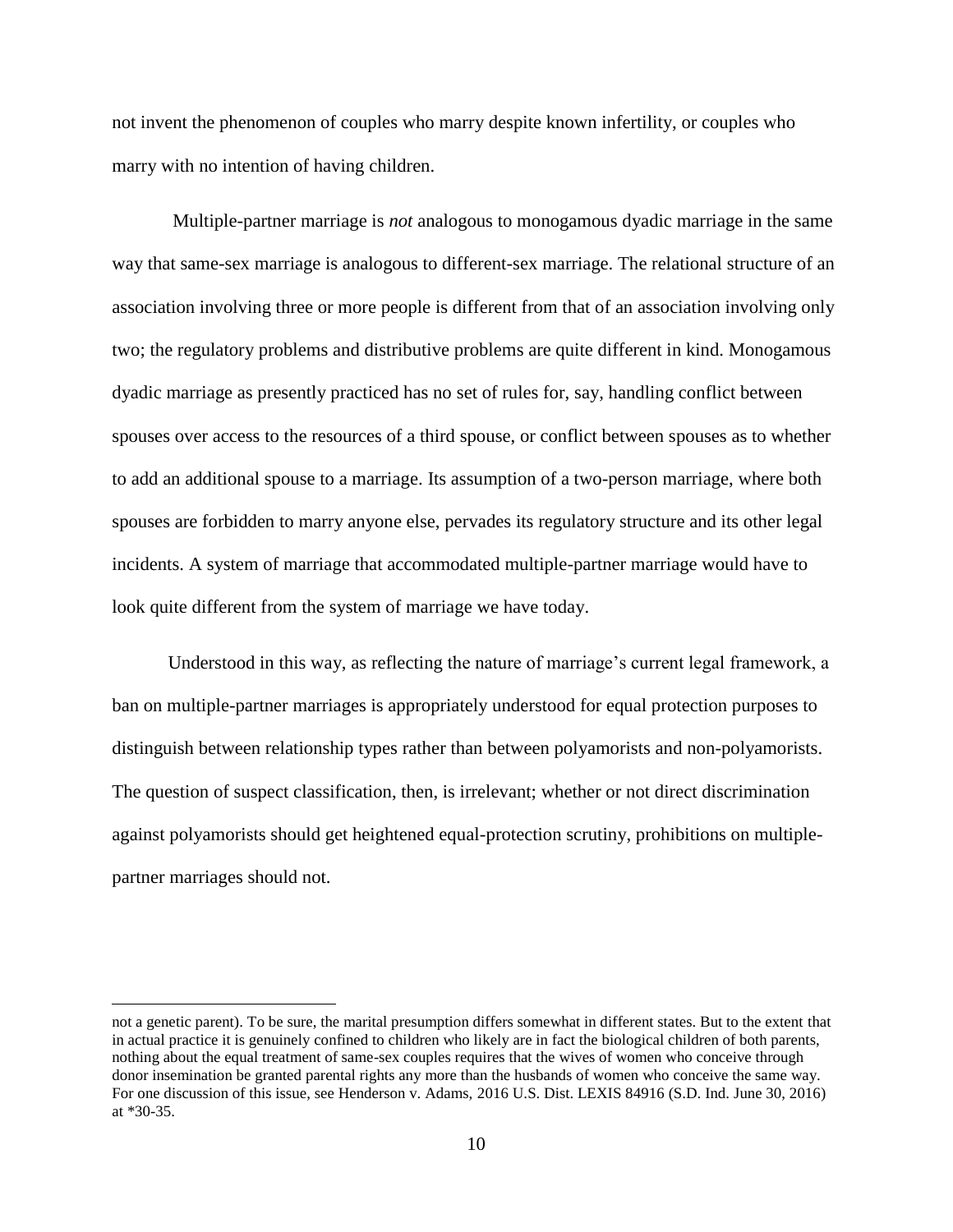There is sense to this result beyond the narrow logic of doctrinal categories. Equality law is not a general warrant to re-evaluate social policy choices, but rather a limited tool to challenge the exclusion of particular people from pre-existing rights, responsibilities, or institutions. Samesex marriage fits neatly into this conception. While many opponents argued that including samesex couples in marriage would not amount to mere inclusion but rather would fundamentally transform the institution, this argument is no different in kind from similar arguments that have been raised against, say, the inclusion of women in male-only schools.<sup>25</sup> In both cases, at least facially, the eligibility condition (being a man, being a different-sex couple) was not directly embodied in the structure of the institution (you can be subject to a particular pedagogical approach whether you are a man or a woman, and you can be assigned the legal rights and duties of marriage whether you are part of a same-sex couple or a different-sex couple). Opponents had to argue that, *nonetheless*, there was some way in which worthy aspects of the culture or practice of the institution would be damaged by the inclusion of women or same-sex couples, an argument that rightly belongs at the government justification stage of the analysis, rather than at the threshold question of what standard of review to apply. Not so here. A constitutional argument for the recognition of multiple-partner relationships as marriages would certainly be an argument for greater inclusion, like an argument for the recognition of same-sex relationships as marriages. But it also, necessarily, would be an argument for changing the rules of the institution—not just the entry rules, but the rules of how it works once you are in it, and not just in some ultimate cultural sense, but immediately, facially, legally. Equality, or at least the narrow kind of equality at issue in equal protection, is not the right way to think about this problem.

<sup>25</sup> *See, e.g.,* United States v. Virginia, 518 U.S. 515, 542-43 (1996) (considering and rejecting argument that "admission of women would downgrade [the Virginia Military Institute's] stature, destroy the adversative system and, with it, even the school").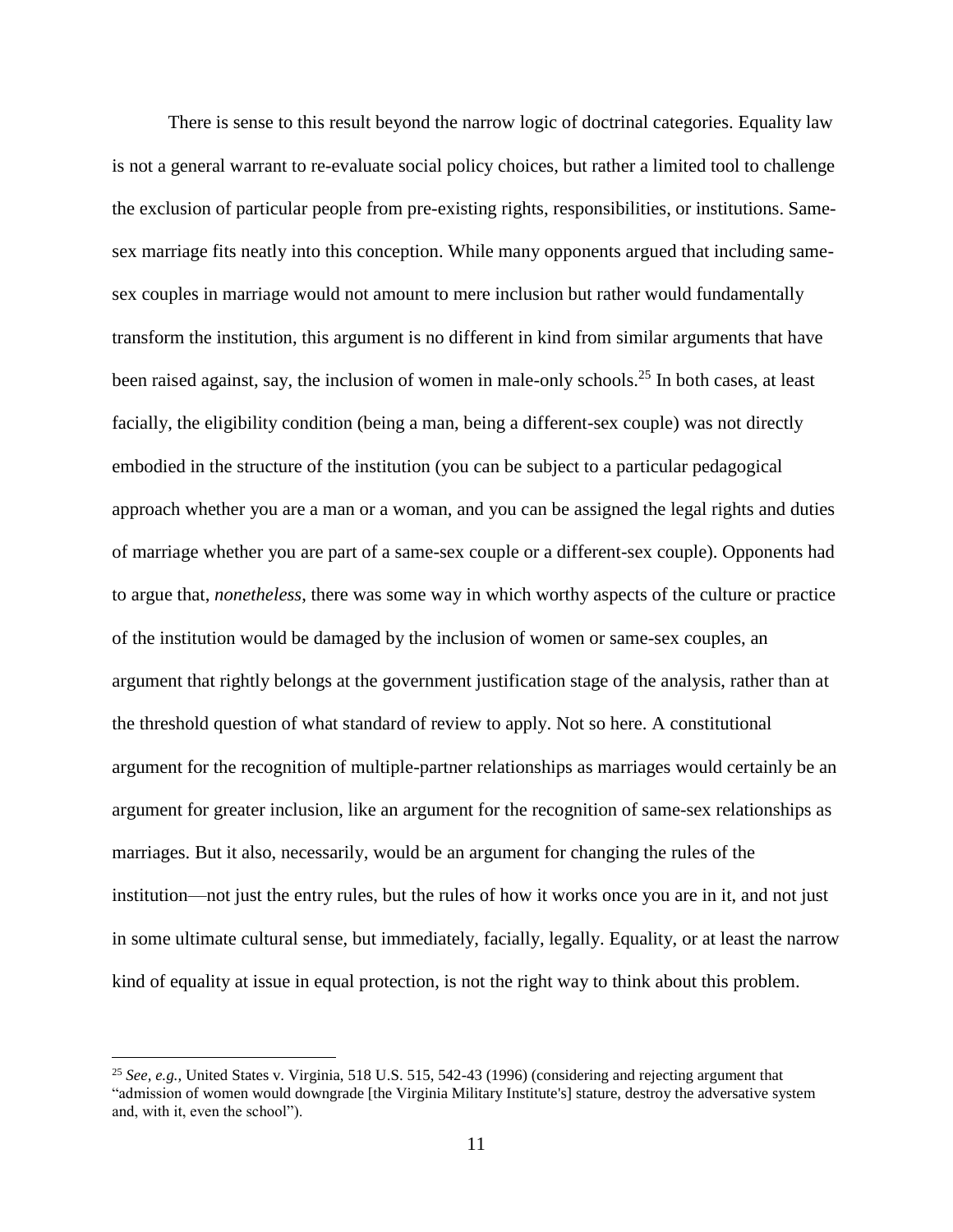### **FUNDAMENTAL RIGHT TO MARRY**

A second constitutional argument for the invalidity of same-sex marriage bans is that they infringe on the fundamental right to marry. This approach is ultimately that adopted by *Obergefell*, and therefore perhaps the one most important to the question of whether the legalization of multiple-partner marriage can rely on the constitutional case for same-sex marriage. The argument works as follows. Longstanding Supreme Court precedent holds that marriage is a fundamental right that can only be restricted with a strong justification.<sup>26</sup> Same-sex marriage bans prohibit particular couples from getting married without any especially persuasive justification, and therefore are an invalid infringement on the right to marry.

The key issue in the fundamental-right-to-marry argument—and the part that is most crucial for understanding its relevance to multiple-partner marriage—is the threshold question of how to determine whether or not the right to marry a person of the same sex is part of the fundamental right to marry, such that a bar on it constitutes an infringement of that right. On one view, advanced by the dissents in *Obergefell*, the scope of the fundamental right to marry is determined by history and tradition.<sup>27</sup> If this is so, then obviously multiple-partner marriage is out, because the history and tradition of marriage in the United States has been as a dyadic institution entered into to the exclusion of all others. But same-sex marriage is also out, for the same reason: marriage has historically and traditionally been a man-woman union. Thus Chief Justice Roberts' question: if the fundamental right to marry is not constrained by history and

<sup>26</sup> *See, e.g.,* Zablocki v. Redhail, 434 U.S. 374 (1978) (invalidating a ban on marriage by people with outstanding child support obligations, because it infringed upon the right to marry without sufficient justification). <sup>27</sup> *Obergefell*, 135 S. Ct. at 2618 (Roberts, C.J., dissenting).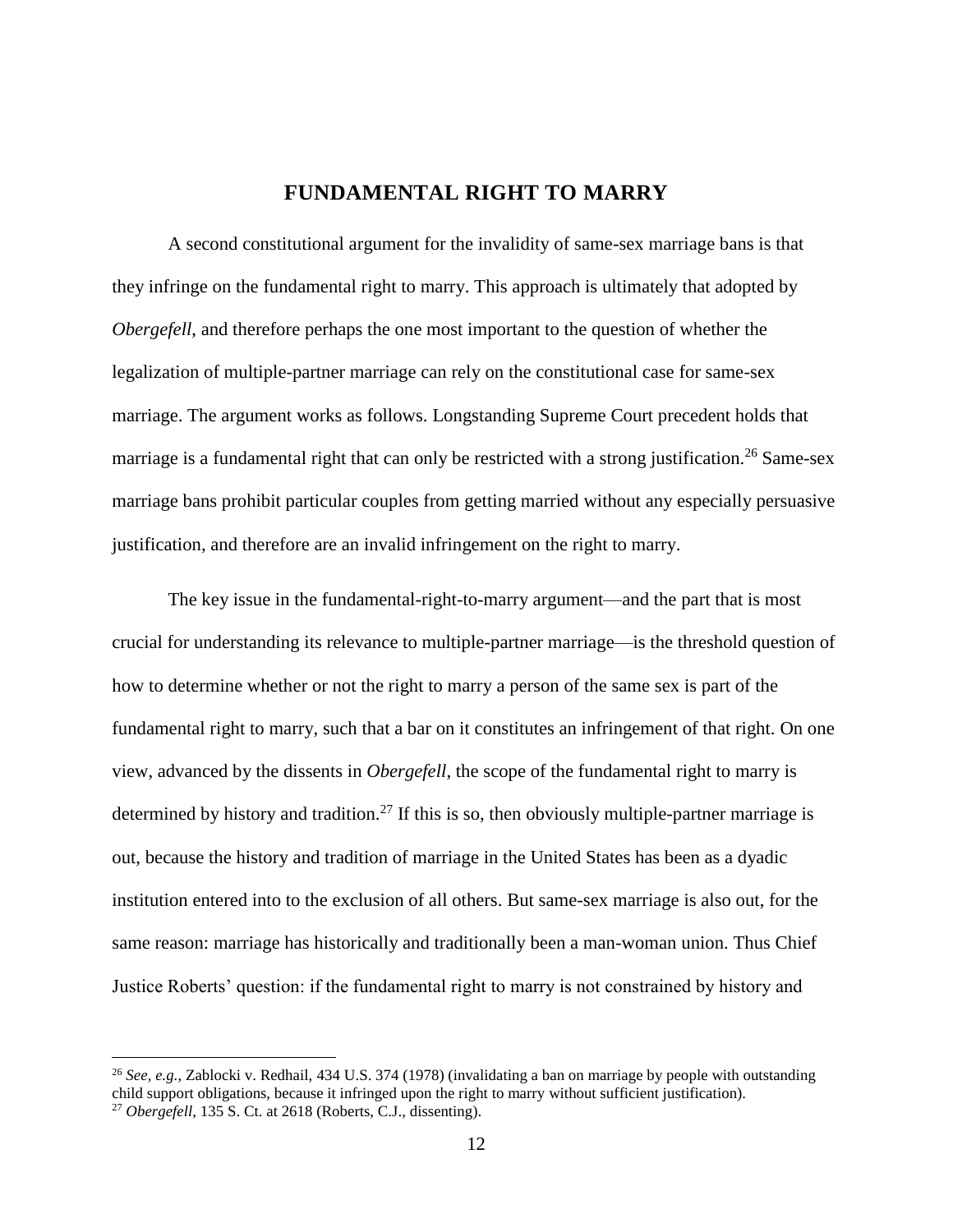tradition, but instead applies broadly on account of the importance of liberty and autonomy to intimate family life, why would it not apply to a challenge to the two-person limitation?

There is much in Justice Kennedy's opinion that indeed does raise this question. Kennedy gives an account of "four principles and traditions" that "demonstrate that the reasons marriage is fundamental under the Constitution apply with equal force to same-sex couples."<sup>28</sup> The first is that "the right to personal choice regarding marriage is inherent in the concept of individual autonomy";<sup>29</sup> the second is that "the right to marry is fundamental because it supports a twoperson union unlike any other in its importance to the committed individuals"; $30$  the third is that "it safeguards children and families and thus draws meaning from related rights of childrearing, procreation, and education";<sup>31</sup> the fourth is that "marriage is a keystone of our social order."<sup>32</sup> With the exception of the qualification of "two-person" in the second, which looks a lot, per Justice Roberts, like a "random[] insert[ion of] the adjective 'two',"<sup>33</sup> all four of these "principles and traditions" are readily applicable to multiple-partner relationships. Multiple-partner marriages undoubtedly implicate "the right to personal choice regarding marriage" in the sense that they involve autonomous choices about marital life; multiple-partner marriages, as marriages, are important in a distinct way from other non-marital unions a person might have  $34$ ; multiple-partner marriages can also involve children and family life; and Kennedy certainly offers no reason (and none is obvious) why multiple-partner marriages would be less a part of the

<sup>28</sup> *Id.* at 2599.

 $^{29}$  *Id.* 

<sup>30</sup> *Id*.

<sup>31</sup> *Id*. at 2600.

<sup>32</sup> *Id*. at 2601.

<sup>33</sup> *Id*. at 2622 (Roberts, C.J., dissenting).

<sup>34</sup> Kennedy could be taken to mean that marriage is *more important* than any other union to the individuals in one, which may *not* be true for a multiple-partner marriage, but may not be true for a two-person marriage either.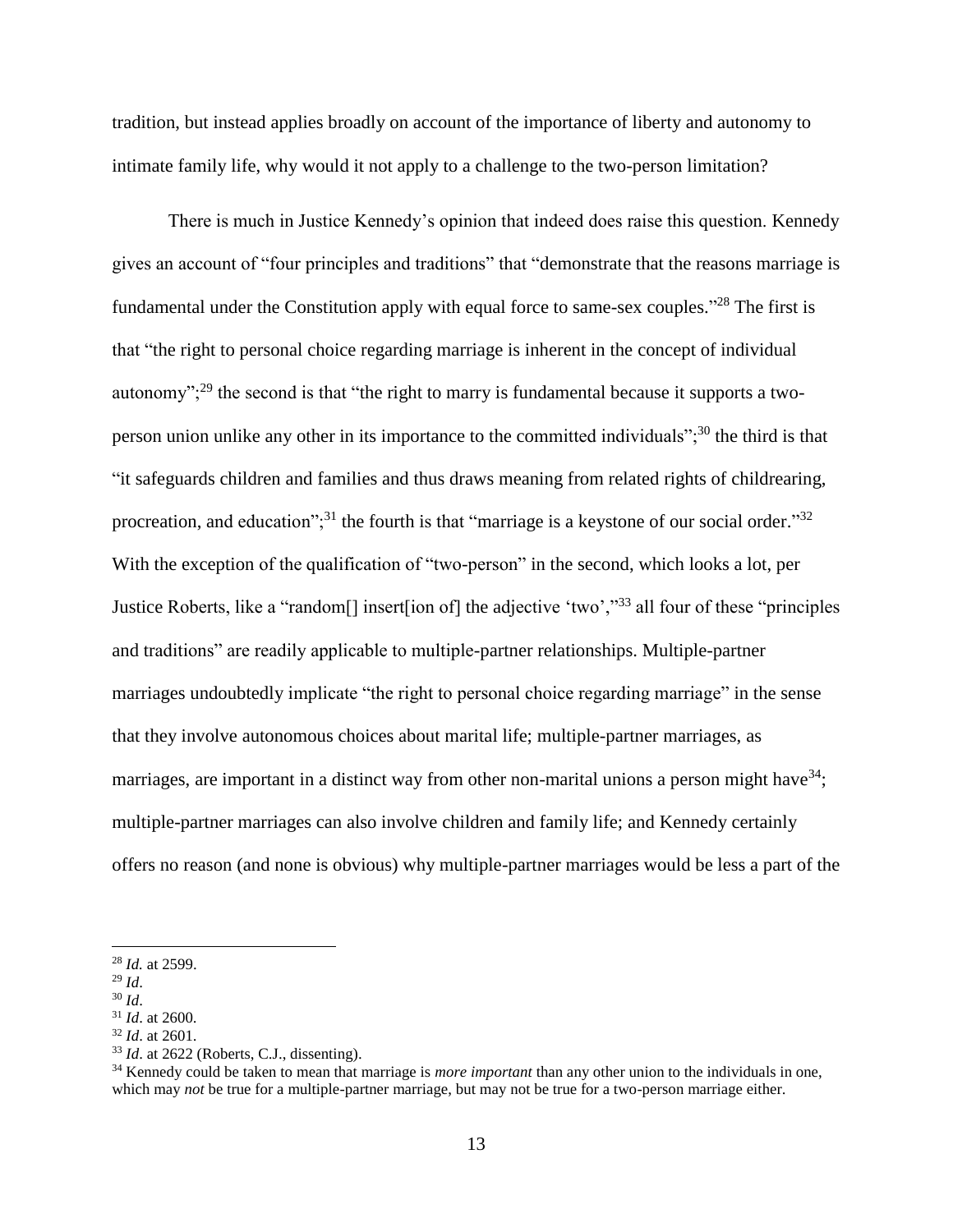"keystone of our social order" than monogamous two-person marriages. Were this all Kennedy had to say, Justice Roberts would be right.

But that is not all Kennedy has to say. In a different part of the opinion, Kennedy takes on directly the suggestion that his approach is inconsistent with *Washington v. Glucksberg*, <sup>35</sup> the due process case most directly setting forth the history-and-tradition method of fundamental rights jurisprudence. While acknowledging that "that approach may have been appropriate for the asserted right there involved (physician-assisted suicide)," Kennedy notes that "it is inconsistent with the approach this Court has used in discussing other fundamental rights, including marriage and intimacy. *Loving* did not ask about a 'right to interracial marriage'; *Turner* did not ask about a 'right of inmates to marry'; and *Zablocki* did not ask about a 'right of fathers with unpaid child support duties to marry."<sup>36</sup> He elaborates, "[i]f rights were defined by who exercised them in the past, then received practices could serve as their own continued justification and new groups could not invoke rights once denied."37

Kennedy is not especially clear by what he means in this passage, especially not as to what distinguishes the rights claims at issue in *Glucksberg* from the rights claims at issue in *Obergefell*. But given his discussion of the previous marriage cases and his reference to "rights" [being] defined by those who exercised them in the past," Kennedy can be read here as drawing a distinction between the assertion of *new rights* as in *Glucksberg*, where the appropriate methodology is the history and tradition one, and a challenge specifically to *party-based* 

<sup>35</sup> 521 U.S. 702 (1997).

<sup>36</sup> *Obergefell*, 135 S. Ct. at 2602.

<sup>37</sup> *Id*.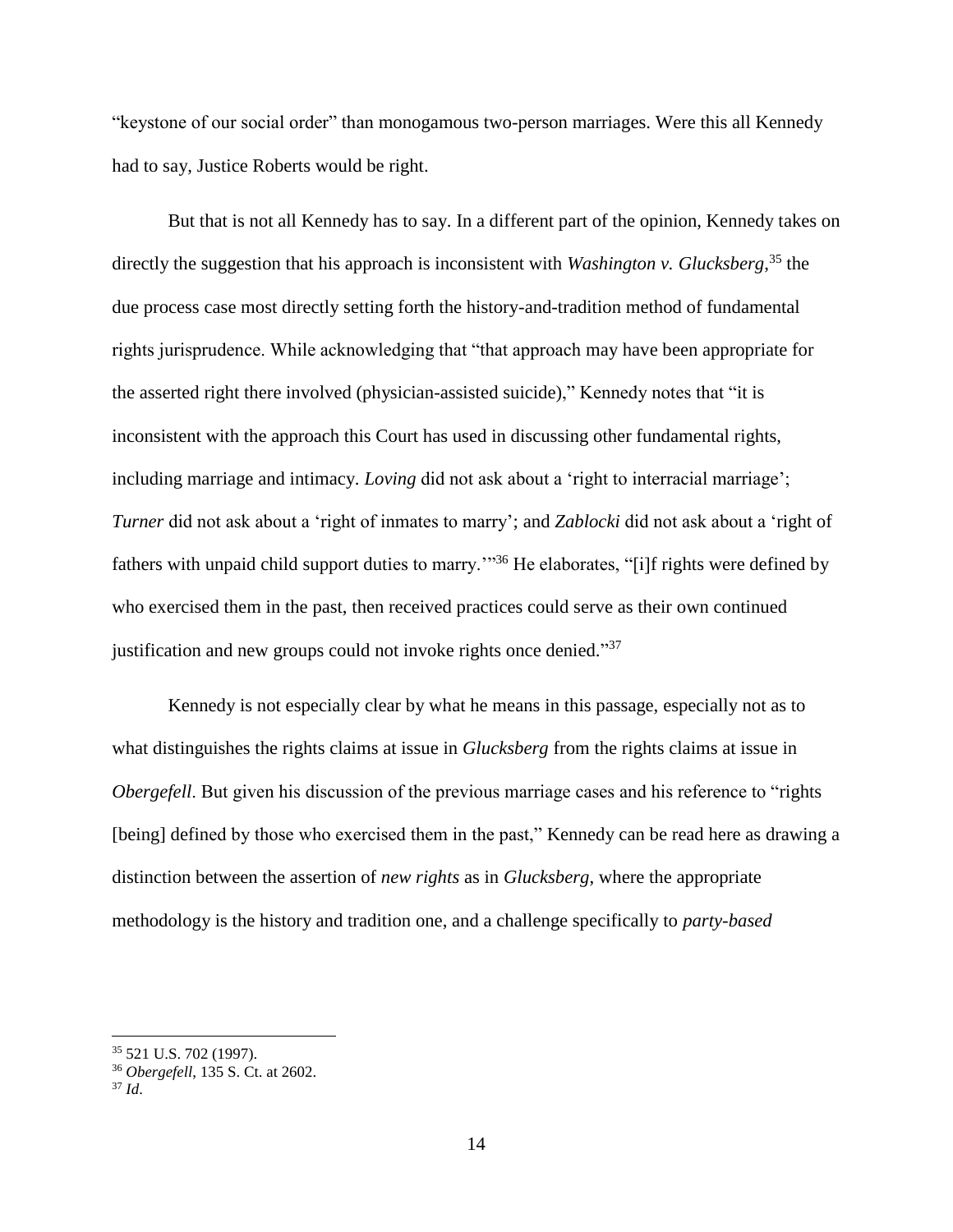restrictions on well-established rights, as in *Loving*, *Turner*, *Zablocki*, and *Obergefell*. <sup>38</sup> On this reading, the difference between Kennedy and the dissents in *Obergefell* on the proper methodology of fundamental-rights jurisprudence is much narrower than it appears. Kennedy is not overruling *Glucksberg*, as Roberts suggests he is in dissent.<sup>39</sup> Instead, he is limiting it. While the dissents would include in the definition of the right what parties are eligible for it (at least sometimes), Kennedy suggests that, at least as to parties, the history-and-tradition methodology does not suffice. Where the restriction is not party-based, as with physician-assisted suicide, the history-and-tradition methodology might still be perfectly appropriate.<sup>40</sup>

A same-sex marriage ban is a party-based restriction on marriage: particular couples are barred from marriage on account of their sex composition. A ban on group marriage clearly is not: you need not know anything about the individual identities of the parties who seek to join a group marriage to know that no such legal arrangement is possible. A ban on polygamy is a more difficult question. If Richard marries Jonathan, and then Richard attempts to marry Aaron, Richard and Aaron cannot get married because one of them (Richard) is already married to someone else. That looks like a party-based restriction on marriage. But that is not the best way to think about the restriction. If Richard were to be simultaneously married to Jonathan and to Aaron, the content of the marital obligations he would owe to each would necessarily differ; if he

<sup>38</sup> This is how the Fourth Circuit and the Tenth Circuit distinguished *Glucksberg*. *See Bostic*, 760 F.3d at 376-77; *Kitchen*, 755 F.3d at 1215 ("As we have discussed, the Supreme Court has traditionally described the right to marry in broad terms independent of the persons exercising it. The Court's other substantive due process cases similarly eschew a discussion of the right-holder in defining the scope of the right").

<sup>39</sup> *Obergefell*, 135 S. Ct. at 2621 (Roberts, C.J., dissenting).

<sup>&</sup>lt;sup>40</sup> For a similar argument, see Morris v. Brandenburg, 2016 N.M. LEXIS 151 (N.M. June 30, 2016) at \*35 (rejecting a constitutional right to physician-assisted suicide in part "because unlike Loving, Turner, Zablocki, and Obergefell, which had as a tradition the fundamental right to marry with all of the rights, responsibilities, and divorce procedures carefully defined, we do not have such a tradition to fall back on regarding physician aid in dying").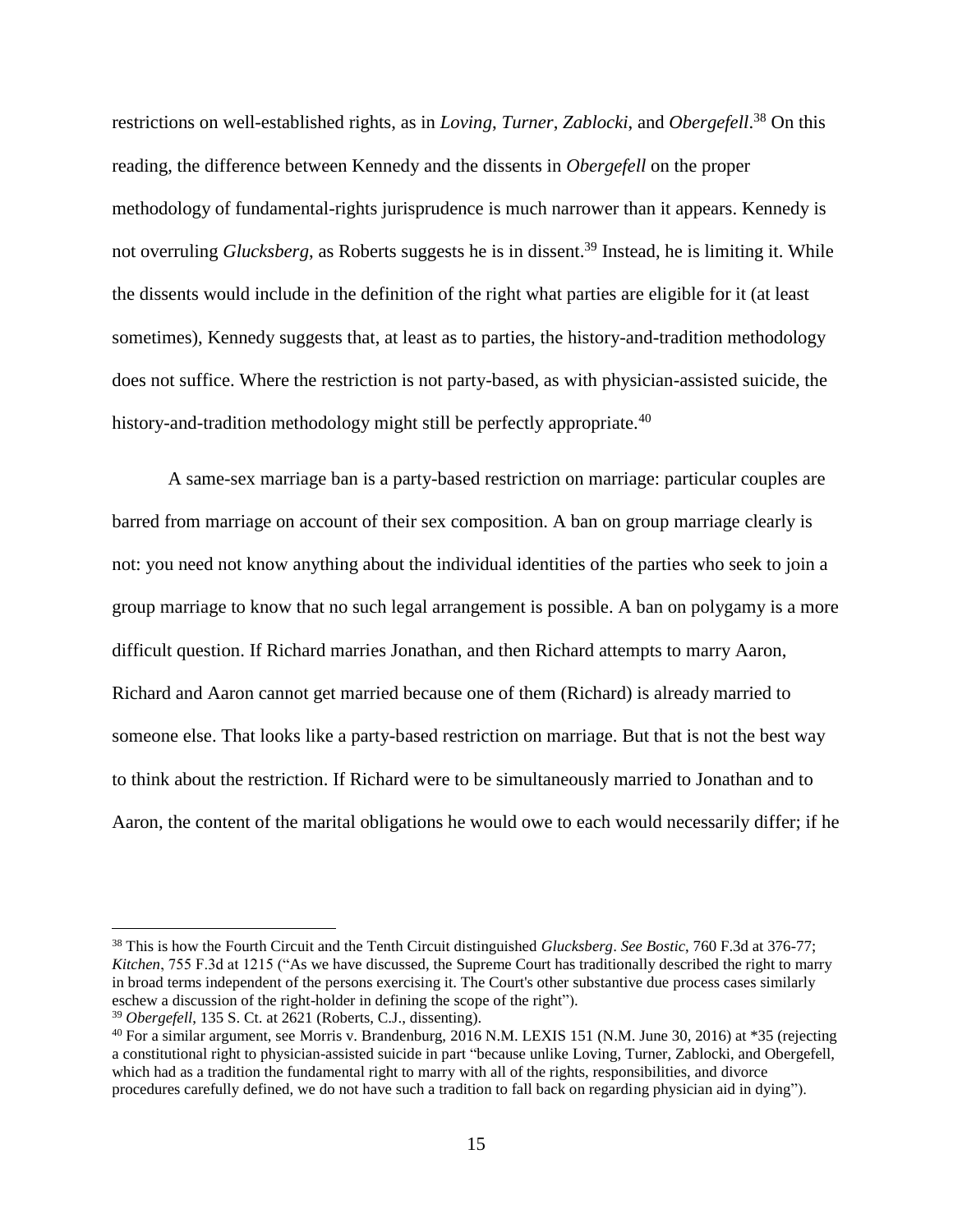were to die intestate, for example, both of his spouses could not each inherit all of his property.<sup>41</sup> The restriction against forming multiple dyadic marriages, then, can be understood as turning on the necessary resultant alteration of the legal relationship, rather than on the identity of one of the parties.

Fundamental-rights jurisprudence involves a running methodological debate about how much to rely on a judge's abstract principled reasoning, on the one hand, and on deference to common and historical practice, on the other hand. Go too far in one direction, and the worry is that a judge's policy judgment substitutes for that of more directly representative bodies. Go too far in the other, and the worry is that blind deference to existing practice simply licenses ongoing historical injustices. Including same-sex marriage within the fundamental right to marry, contrary to the protestations of the *Obergefell* dissenters, is justifiable on all but the most tradition-oriented approaches. The plaintiffs in *Obergefell* were, after all, seeking *exactly the same* legal treatment already offered to different-sex couples. They were not seeking a different legal framework, that they nonetheless argued was relevantly similar; they were seeking the same legal framework with all the same legal rights and responsibilities. To say that, if such a legal framework is well-recognized as a fundamental right for different-sex couples, it should also be recognized as a fundamental right for same-sex couples, requires *some* independent judgment on the part of a court, but not much.<sup>42</sup> To say that multiple-partner marriages falls within the fundamental right requires a much greater level of independent judgment. It involves

<sup>41</sup> *See, e.g.,* Mass. Gen. Laws Ann. ch. 190B, § 2-102(1) (West 2016) (providing that a surviving spouse inherits the entire intestate estate if the decedent has no living parents or children, or if the only children of either spouse are the children of both spouses).

 $42$  At least not much beyond that already embodied in sex discrimination jurisprudence, that marriage should not be legally structured in a rigidly gendered way and that men and women should not be subject to broad stereotypes that diminish their individual capacities.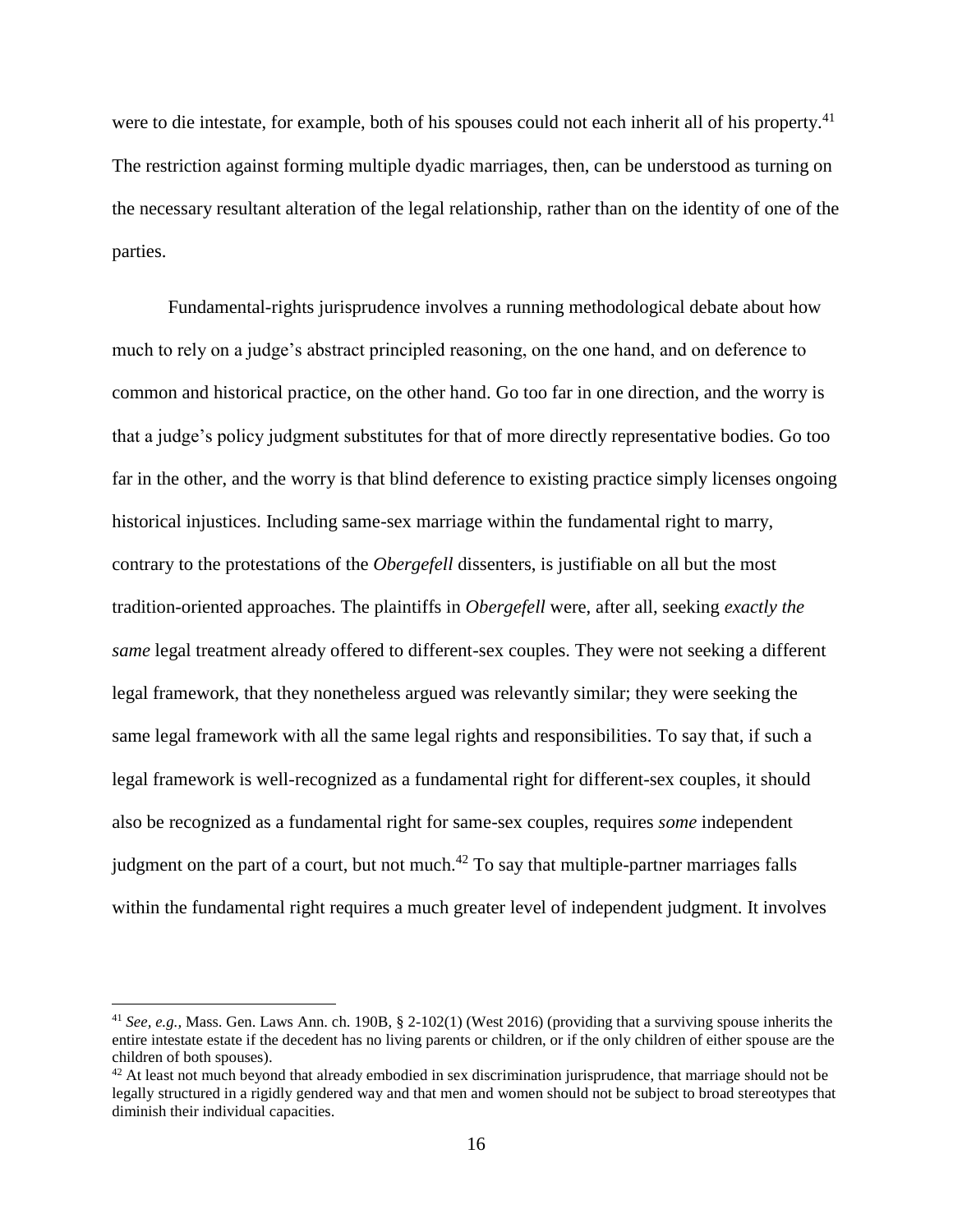the court, not only in invalidating an entry barrier, but in constructing a new form of relationship recognition.

#### **GOVERNMENT INTERESTS**

On any standard of scrutiny, a government policy subject to due process or equal protection challenge must make at least some rudimentary showing that it serves a legitimate public purpose. In the end, maybe the most persistent difficulty same-sex marriage opponents had was their inability to come up with a policy justification that was persuasive to courts. In *Obergefell*, the main substantive policy argument made by opponents, that same-sex marriage would "sever[] the connection between natural procreation and marriage," was dismissed cursorily in a single paragraph as "rest[ing] on a counterintuitive view of opposite-sex couple's decisionmaking processes regarding marriage and parenthood."<sup>43</sup> Similarly, the doctrinal arguments for the distinction between same-sex marriage and multiple-partner marriage are rather hollow if, in the end, the justifications for the legal restriction that could be given to a court are just as unpersuasive and seemingly jury-rigged as those relied upon by same-sex marriage opponents.

And, indeed, many common policy arguments against multiple-partner marriage are quite weak, or otherwise defective for purposes of defending the restriction against constitutional attack. The most basic reason multiple-partner marriage is not permitted is probably that it is deviant, that it contradicts dominant social mores about what is acceptable and valuable in sexual and romantic relationships, but even if there are good moral arguments against multiple-partner relationships (I doubt it), it is doubtful that courts would accept such unabashed legal moralism

<sup>43</sup> *Obergefell*, 135 S. Ct. at 2606-07.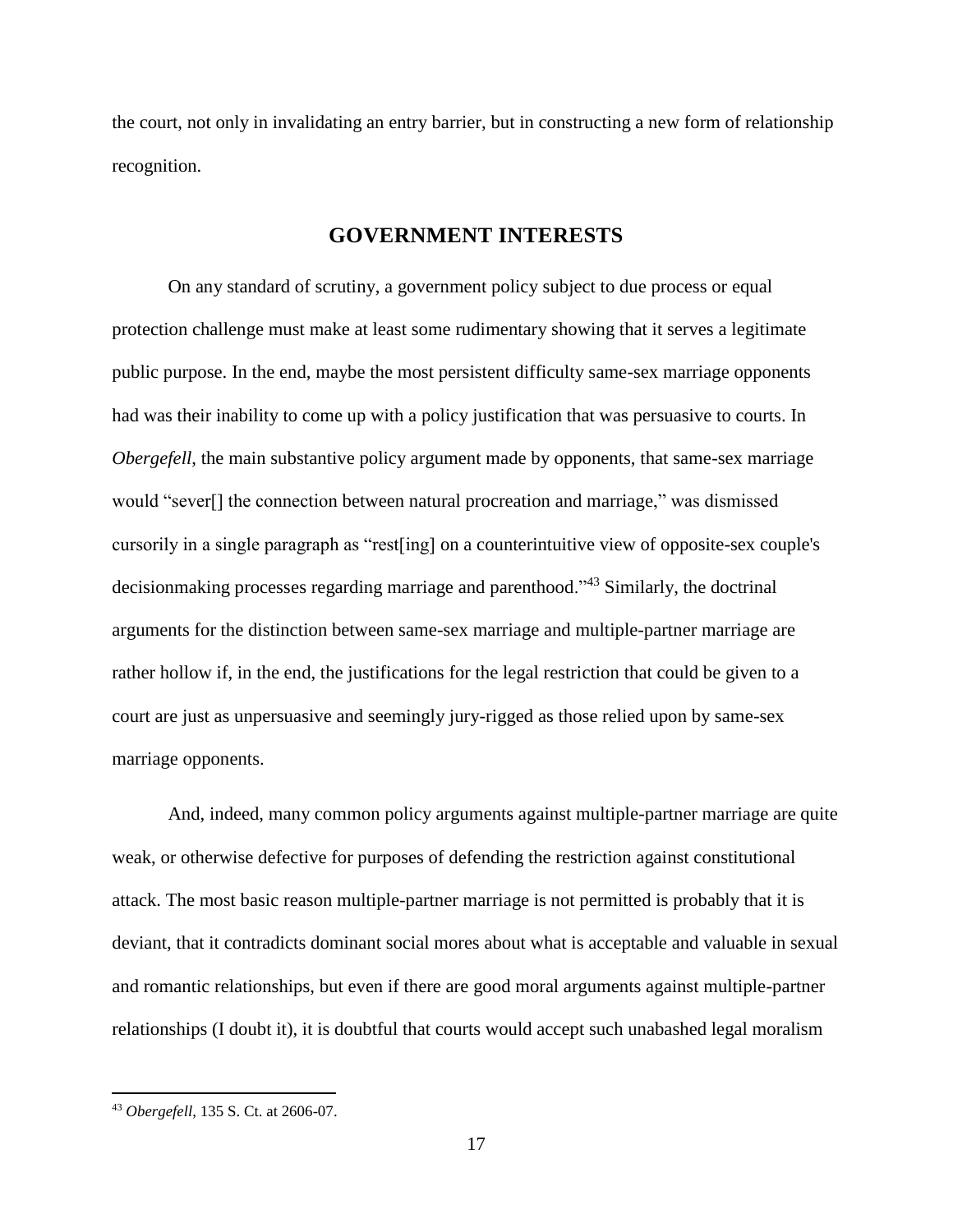today. Several common social harm arguments are also not especially persuasive. One approach is to argue that multiple-partner marriage engenders misogyny and child neglect by encouraging men to invest in acquiring more wives (including by seeking to marry younger and younger girls) rather than in improving the well-being of their children.<sup>44</sup> But it seems rather strange to say that the remedy for forced or underage marriage is to restrict a person's number of spouses, rather than directly to enforce the laws against forced or underage marriage. As for the worry that men will invest in wives rather than kids, it is not clear why this is not equally an argument against cars, or intense high-status careers, or any number of other goals that might equally distract a father from being sufficiently committed to his children.

Another approach is to argue that multiple-partner marriage is objectionable because it produces an excessive number of unmarried men. The argument here is that multiple-partner marriages will in practice overwhelmingly involve one man married to several women, meaning that the pool of unmarried women will be smaller than the pool of unmarried men and that many men will be unable to find wives. These unmarried men, in turn, are socially dangerous because they are especially likely to be violent or otherwise irresponsible members of society.<sup>45</sup> One response to this argument is that it is not at all obvious that this would in fact be the result today. But there is a deeper problem with the gender politics of this argument: it functions to restrict women's choices (to marry men who are already married) so as to ensure they are available to tame unmarried men by marrying them. The logic of the argument equally militates against women choosing to stay single, or indeed doing anything that might reduce their chance of

<sup>44</sup> *See, e.g.,* Reference re: Section 293 of the Criminal Code of Canada, 2011 BCSC 1588, ¶¶ 518-33.

<sup>45</sup> *See, e.g.,* Jonathan Rauch, *No, Polygamy Isn't the Next Gay Marriage*, Slate (May 29, 2016 3:07 PM), http://www.politico.com/magazine/story/2015/06/polygamy-not-next-gay-marriage-119614.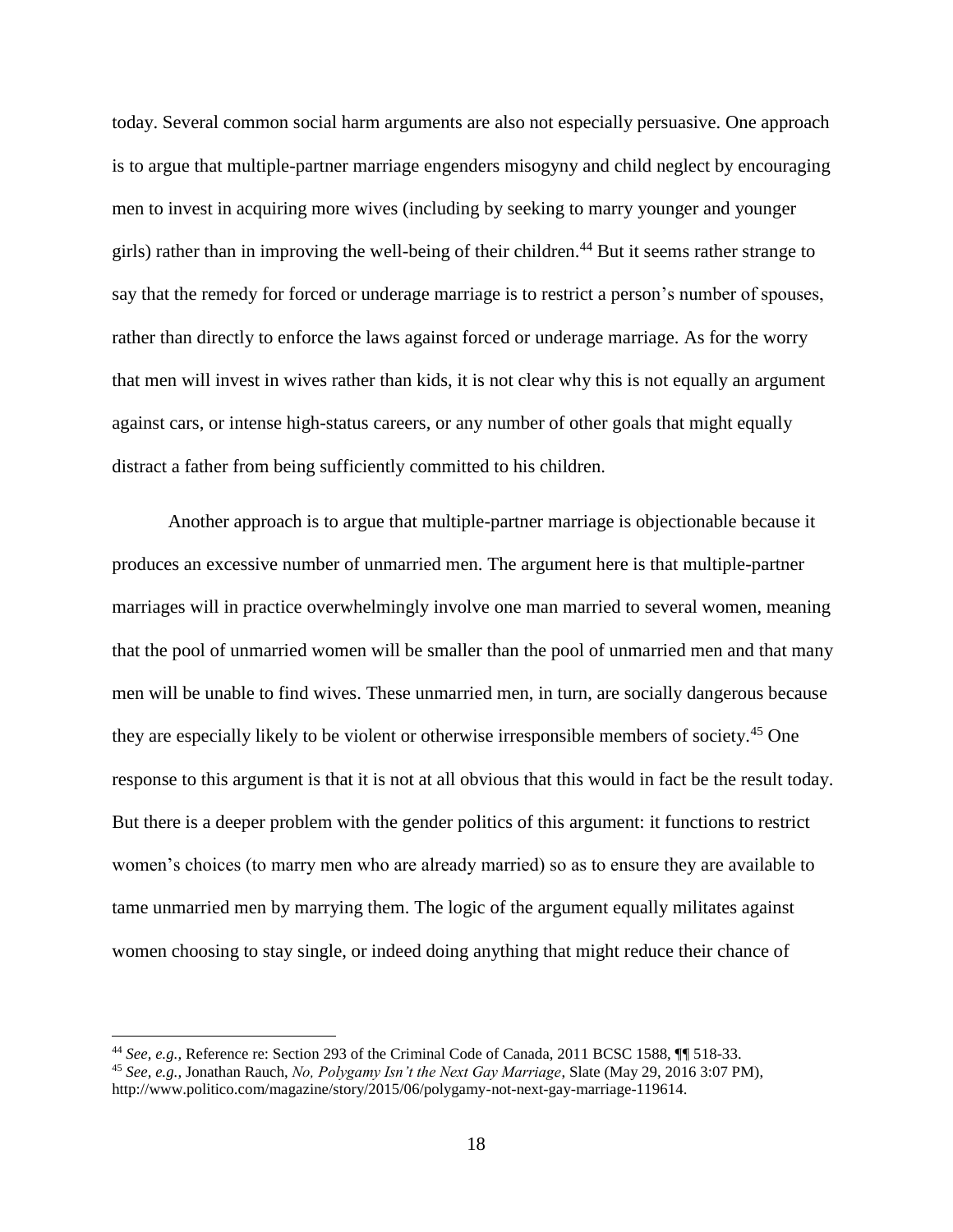properly fulfilling their role as wives to otherwise-criminal men. Quite aside from the general constitutional status of restrictions on multiple-partner marriage, this argument seems inconsistent with the constitutional commitment to the equal citizenship of men and women.<sup>46</sup>

I suggest an alternative. Unlike same-sex marriage, where the arguments in opposition primarily concerned broad and purportedly negative cultural effects from including same-sex couples in marriage, and contrary to the arguments of some multiple-partner marriage opponents that similarly point to broad social harms from multiple-partner marriage, the most powerful reasons to oppose multiple-partner marriage have nothing to do with broader society and everything to do with the particular people involved in the relationship. In addition to being a powerful dignitary marker of status, marriage is also—if anything, more centrally—a regulatory and distributive legal structure, a vehicle that assigns particular rights and duties to spouses and that redistributes property in the event of a divorce. While it can accommodate (perhaps more or less well) a wide variety of different social and economic circumstances between *two people*, as presently structured it cannot accommodate more than two. And the problem of how to workably adapt it to more than two people, without sacrificing important policy goals associated with marriage, is quite difficult and possibly unsolvable.

<sup>&</sup>lt;sup>46</sup> While restrictions on multiple-partner marriage do not discriminate facially on the basis of sex, "the necessary discriminatory . . . purpose" for an equal protection violation need not "be express or appear on the face of the statute." *Davis*, 426 U.S. at 241. On this rationale, the purpose is restricting multiple women from marrying one man; the statute may also restrict multiple men from marrying one woman, but that actually undermines the purpose by increasing the number of unmarried men. The whole argument depends on the idea that a facially neutral polygamy ban will disproportionately restrict women. As sex discrimination, this policy must be justified by "an exceedingly persuasive justification" and "must not rely on overbroad generalizations about the different talents, capacities, or preferences of males and females." *United States v. Virginia*, 518 U.S. at 531, 533. Since everything about the argument relies on such "overbroad generalizations," it seems doubtful that it would pass constitutional muster. *Cf. Craig v. Boren*, 429 U.S. 190, 201-04 (1976) (rejecting arguments that greater male irresponsibility justifies sex discrimination).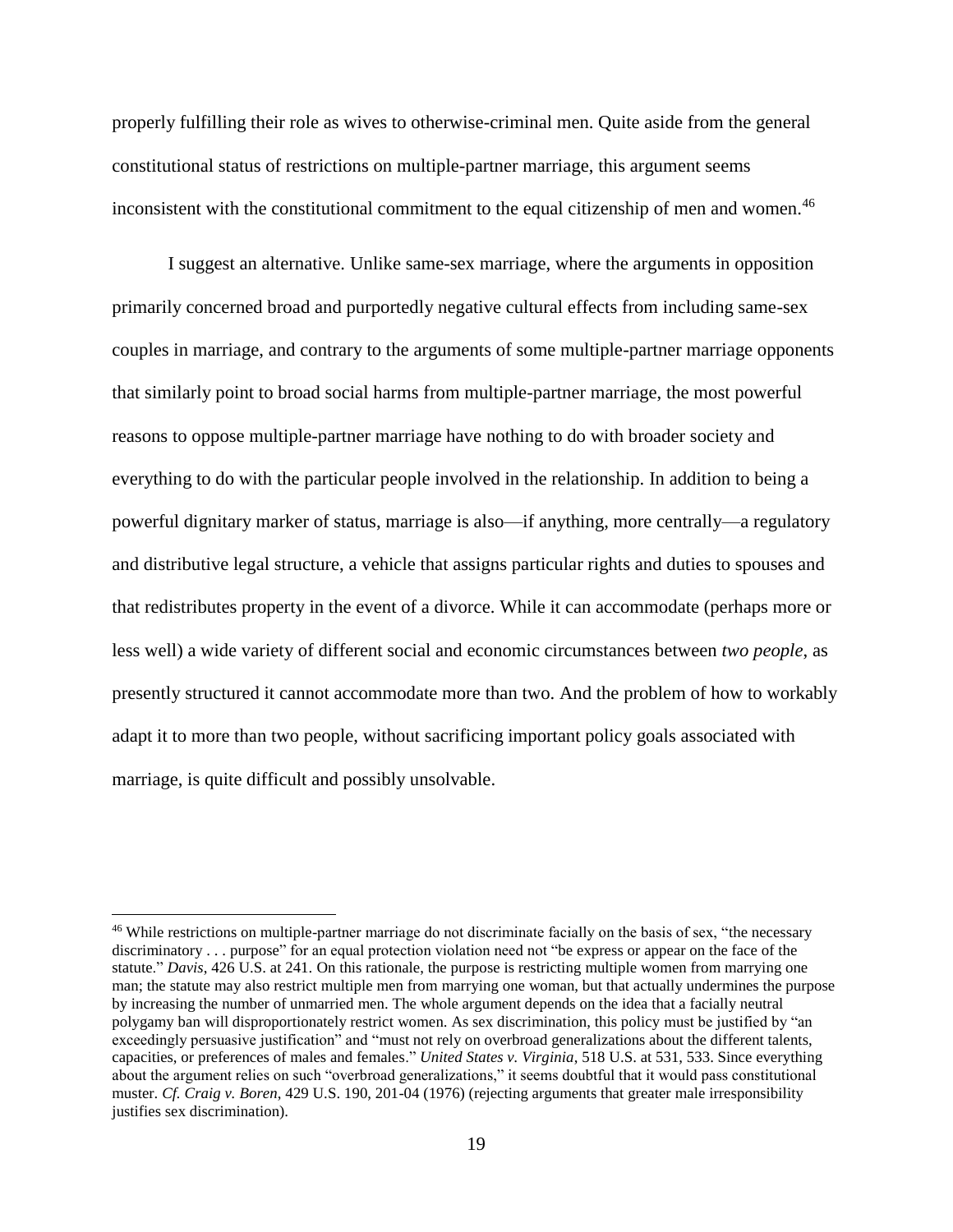There are two basic strategies for trying to adapt marriage law to accommodate multiplepartner marriages. One is group marriage, where marriage is altered so as to accommodate more than two parties, all of whom are treated as being in a legal relationship with each other, as in a business partnership. The other is polygamy in the narrow sense of the word: keeping marriage as a two-person legal union, but permitting people to have more than one, and finding rules to handle the resultant issues. I consider each in turn and suggest that both give rise to regulatory and distributive problems that legitimate government restrictions on these relationship forms. I do not consider every possible way that a multiple-partner marriage might work; there is too much potential variety. But I try to illustrate the set of problems and the difficulties encountered in trying to solve them.

#### **Group marriage**

 $\overline{a}$ 

Dyadic marriage can be usefully analogized to a partnership, in the sense of the business association, between two people: there is an agreement to cooperate in a common enterprise (marriage and family life), profits (income) are shared, and each spouse has fiduciary obligations to the other. Building on this analogy, Adrienne Davis, noting that partnerships in business law have no limitation to only two people, proposes that multiple-partner marriage be instituted as a modified partnership regime.<sup>47</sup> This proposal functions as a group marriage. Just as in a dyadic marriage, income is averaged across all the spouses in the group and, in the event of divorce, property is divided equally. This approach has several advantages. It is a fairly natural extension of dyadic marriage, it has a simple, egalitarian rule for handling competing claims on property

<sup>47</sup> Adrienne D. Davis, *Regulating Polygamy: Intimacy, Default Rules, and Bargaining for Equality*, 110 Colum. L. Rev. 1955, 2002-2004 (2010).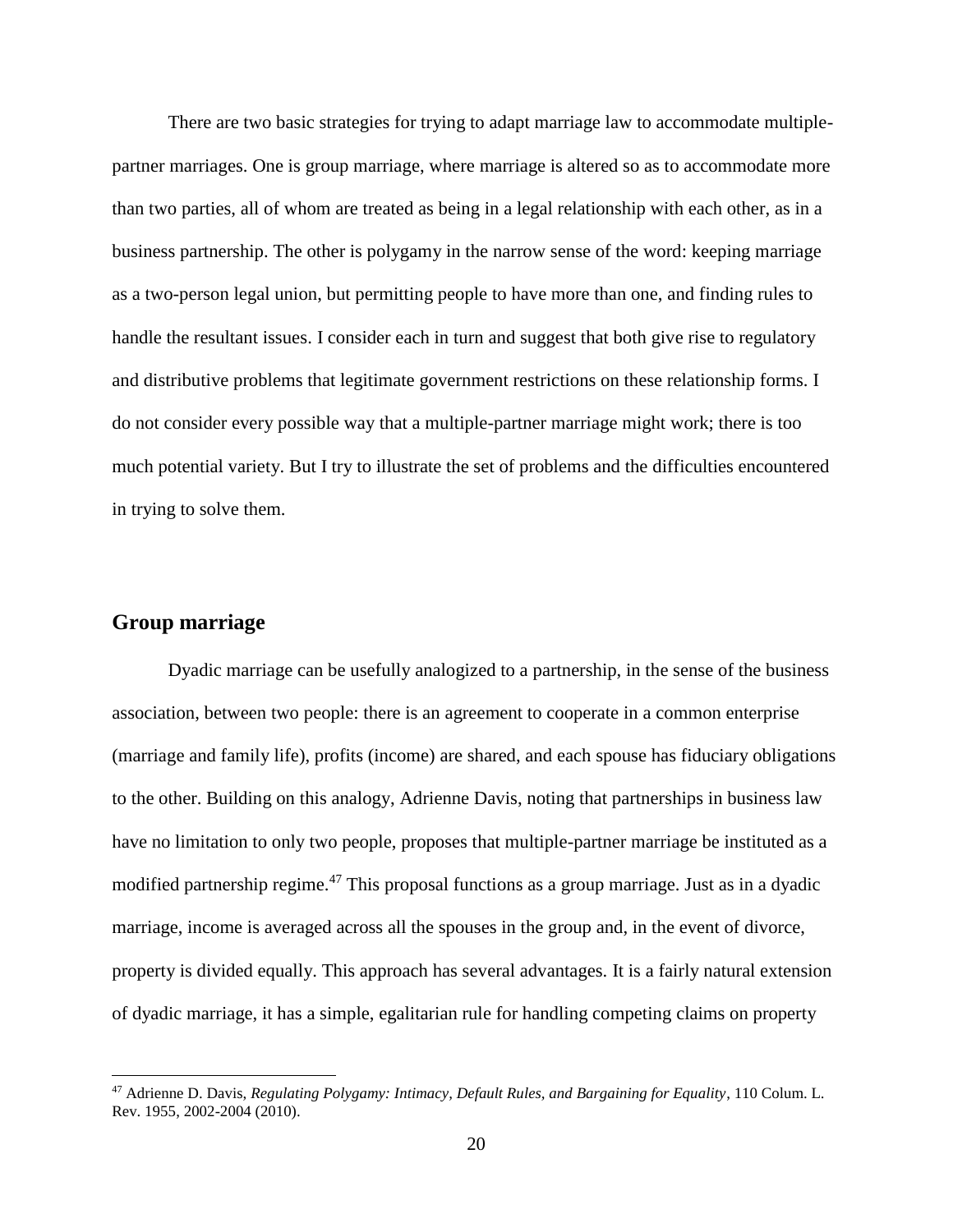and income within a household, and it avoids the tricky problems for equality and mutuality of obligation that can result when one person is married to several other people who are only married to him.

But the partnership analogy, fruitful as it is, also illustrates the problem with this proposal. In a classic commercial partnership, partners are compensated for their contributions by their equal share of partnership profits.<sup>48</sup> Their ability to benefit from the partnership in other ways is strictly limited; they cannot deal with it as an adverse party, for example, without breaching their duty of loyalty.<sup>49</sup> The result is a relative homogeneity of interest among partners. It is not a perfect homogeneity; they still might contribute in different ways and make different choices about how much to contribute. But because their primary source of benefit is partnership profits, and partnership profits are shared among all the partners, the incentives of the partners are relatively aligned toward securing shared benefits.<sup>50</sup>

This model, somewhat idealized even as applied to really existing commercial partnerships, is unlikely to be very reflective of how multiple-partner marriages would work. This claim is not about the virtue or character of people in multiple-partner relationships; it is just about the nature of romantic relationships. While sometimes marrying someone is primarily a means of income-boosting, for the most part marriage is not a commercial project and marrying someone is about securing other benefits, like companionship. But, unlike monetary profits, companionship gains cannot be divided up equally among the spouses. Further, interest in companionship (or in sex) with a particular person is likely to differ across spouses. The result is

<sup>48</sup> Revised Uniform Partnership Act (RUPA) § 401(b).

 $49$  RUPA §  $404(b)(2)$ .

<sup>&</sup>lt;sup>50</sup> For one discussion of the benefits of homogeneity of interest in business enterprises, see Henry Hansmann, *Ownership of the Firm*, 2 J. L. Econ. & Org. 267, 278-79, 283-84 (1988).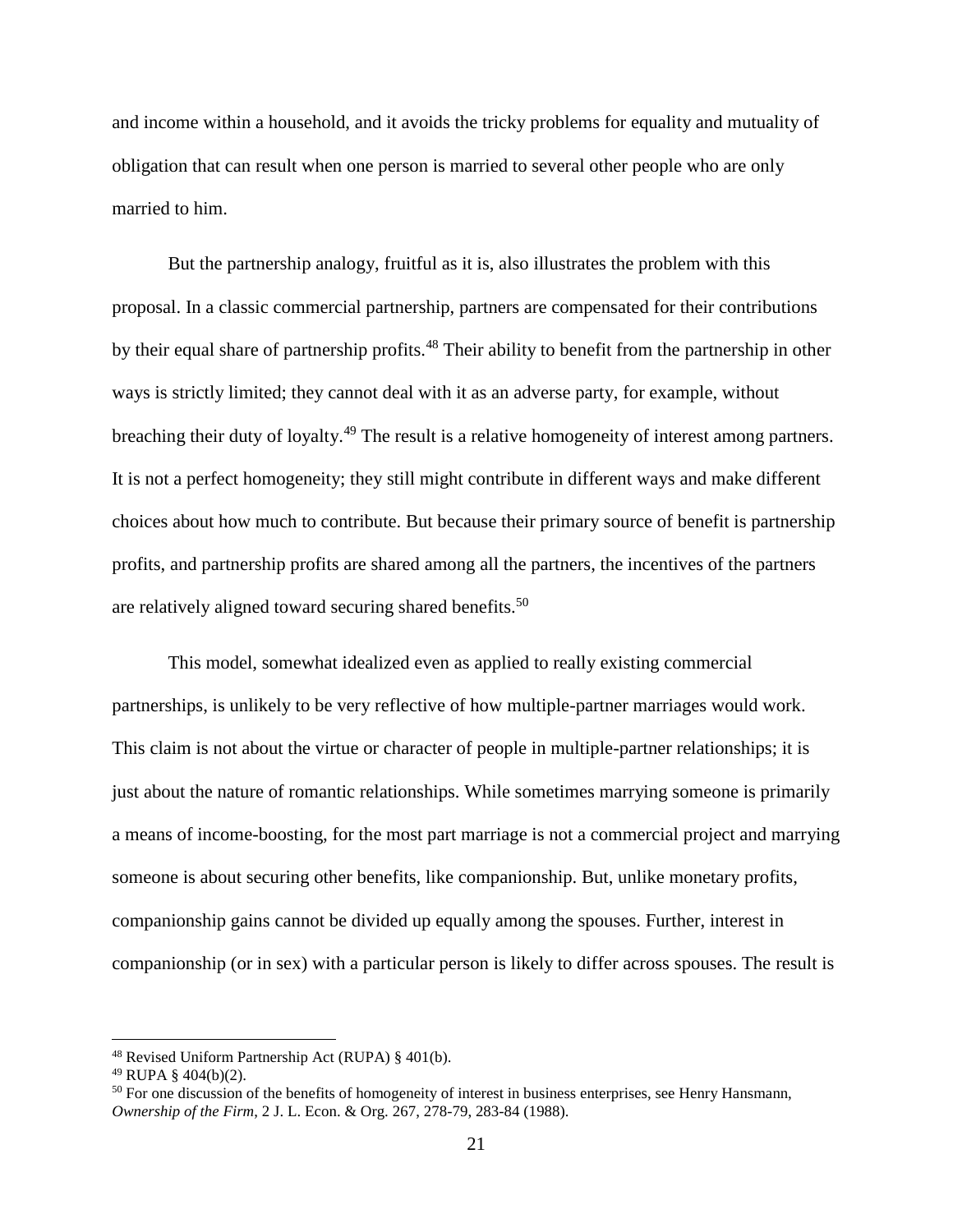a potential for conflict that is hard to adjudicate. If Robert and Julian are business partners considering whether to bring Andrew on board, the question can be answered according to a common yardstick by asking whether Andrew's boost to the partnership's profits will exceed the one-third share he will take. If it will, both of them gain by adding him, and if it will not, both of them lose. But if Robert and Julian are spouses considering whether to add Andrew to their marriage, their interests might differ considerably. Robert might be strongly romantically attracted to Andrew, while Julian might have no interest; Robert might find Andrew's personality endearing, while Julian finds it obnoxious; and so on.

The conflict extends beyond questions of who to add to a relationship. To extend the previous example, once Andrew is part of the marriage, Robert and Julian are likely to disagree on his role. Julian's interest will be in maximizing the income Andrew brings in, because he gets a share of the income but no share (or not much of a share) of the non-monetary gains. Robert also has an interest in Andrew generating more income, all else being equal, but might happily prefer he work a lower-paying job in exchange for him being able to come home earlier and spend more time with Robert. This is not simply the free-riding problem that exists in any partnership. Even if Andrew is entirely non-selfish, either choice he makes benefits one at the expense of the other.

The result of such conflict is profound vulnerability on the part of spouses in a world with multiple-partner marriage structured as a partnership. It is always possible, of course, even in a dyadic marriage, for one spouse to undermine the interests of the other spouse. But the hope, in a dyadic marriage, is that some combination of shared affection, norms of commitment, and divorce law will reduce the risk of exploitation to a tolerable level, with the first two generating greater identity of interest between the spouses and the third providing a way out if those fail.

22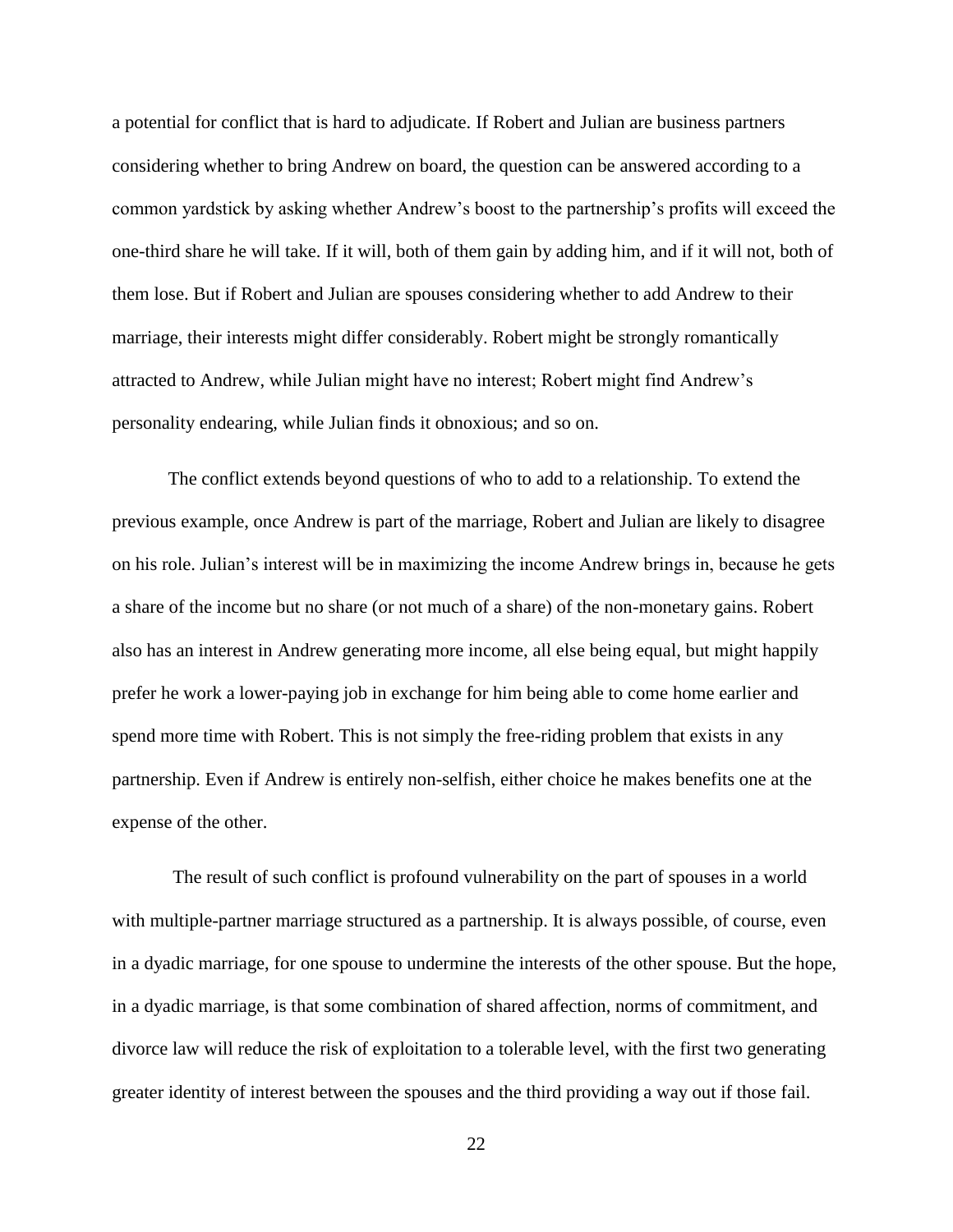Divorce law remains an option on this model, but the other two cannot deal effectively with the conflict of interest. Robert will feel affection for both Julian and Andrew, whose interests conflict, while Julian and Andrew may have no affection for each other; that just reproduces the conflict. Norms of commitment are indeterminate because being committed to one member of the marriage can mean undermining one's commitment to another. Worse, the commitment norm people might actually be inclined to follow may not reflect the scheme's assumption of a group marriage. Andrew might be strongly committed to Robert and indifferent or indeed antagonistic toward Julian. And because of heterogeneity of interests, Andrew is perfectly capable of conferring benefits on Robert specifically while simply serving as an income siphon with respect to Julian.

Davis proposes two ways of reducing the risk of exploitation. One is a requirement of unanimous consent to join a marriage.<sup>51</sup> This requirement helps but it does not suffice. Mutual consent can be present in form but not in substance; a spouse might go along with adding another spouse under pressure and primarily to please the other spouse.<sup>52</sup> Unanimous consent is also only possible at the initial stage, at the point where the additional spouse is added to the marriage. Because being married to someone on this scheme is transitive—if Julian is married to Robert

<sup>51</sup> Davis, *supra* note 47, at 2008-10.

<sup>52</sup> Davis argues that this problem can be reduced through legal norms of duress and fiduciary duty. *Id*. But it seems doubtful that these concepts are anywhere near capacious enough to get around this problem. Duress might help in a case where the reluctant spouse had no real choice. *See* Austin Instrument, Inc. v. v. Loral Corp., 29 N.Y.2d 124 (1971) ("A contract is voidable on the ground of duress when it is established that the party making the claim was forced to agree to it by means of a wrongful threat precluding the exercise of his free will"). But a spouse might choose to go along to make her spouse happy, or to avoid the risk of divorce, or for some other reason that falls short of duress while still not being reassuring about her protection from exploitation. As far as fiduciary duty, spouses regularly have opposing interests and preferences, and one spouse pushing for a course of action that accords with her preference presumably is not in breach of fiduciary duty just because that course of action does not accord with the preference of the other spouse. In any event, it is not obvious what remedy Davis proposes if a court finds after the fact that there was duress or breach of fiduciary duty involved in the addition of a spouse to a marriage. See *supra* at 31-33 for a discussion of an analogous issue about contracting.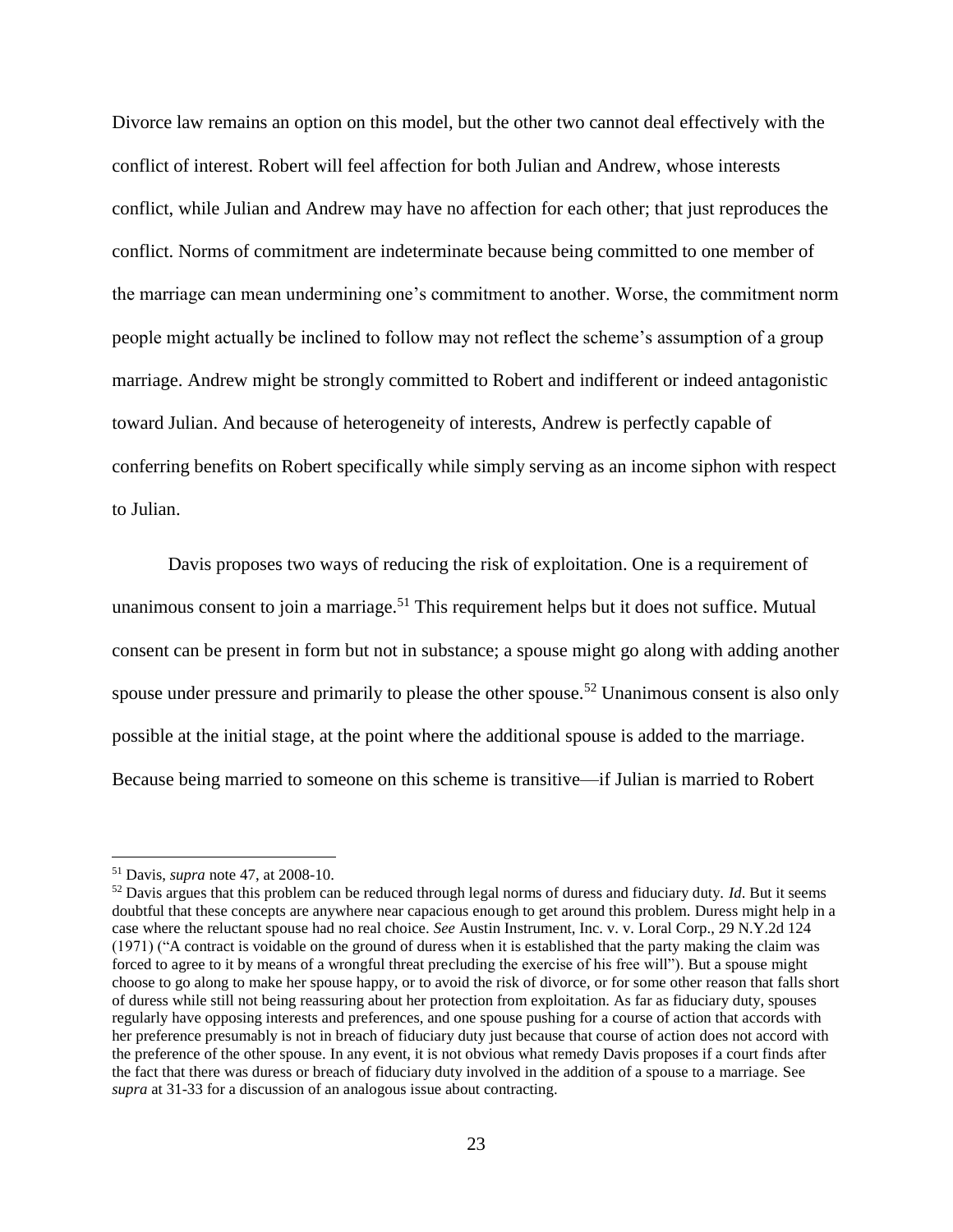and Robert is married to Andrew, Julian must also be married to Andrew—Julian cannot divorce Andrew without also divorcing Robert, so once he has consented once, his only choice is to take or leave the whole package.

The other proposal is for spouses to be able to select, when they marry, whether their marriage will be a marriage of the form to which spouses can be added, or a marriage not of that form.<sup>53</sup> But while this proposal at least ensures that the limited vulnerability principle will not be undermined by surprise, it does not alter the fact of the vulnerability. And insofar as it seeks to justify that vulnerability through consent, it is subject to the same objections as the unanimousconsent requirement: a person might agree to the non-dyadic form under pressure, and once agreed to, it cannot be unilaterally altered if the person changes her mind.

There is a third approach that is more promising for at least some polyamorous relationships. My argument has stressed heavily the heterogeneity of interests that can develop in a multiple-partner marriage. But heterogeneity to homogeneity is a continuum. While I have used the example of a same-sex triad, the most obvious heterogeneity involves straight people: classically, a man married to two women, where the man is interested in both women and each woman is only interested in the man. This classic model does not exhaust the possibilities. Samesex couples who introduce a third person out of shared sexual and romantic interest are a better fit for the partnership model; likewise relationships of both men and women where all members are bisexual; and also, perhaps, a multiple-partner relationship among straight people where the members who are not sexually and romantically attracted to each other are nonetheless close, committed friends. But it is hard to imagine a workable legal scheme for limiting this

<sup>53</sup> Davis, *supra* note 47, at 2013-16.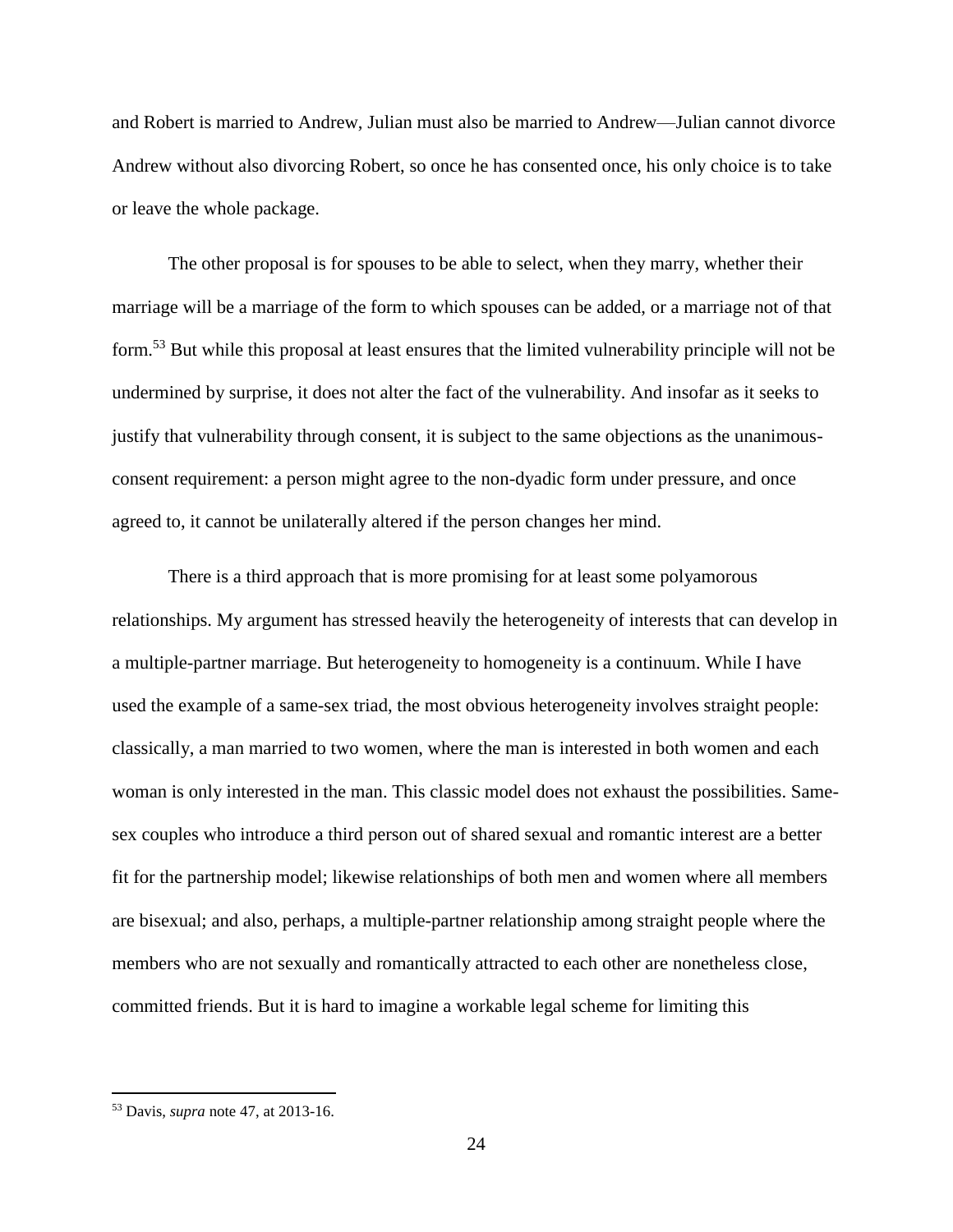relationship structure to these sorts of poly relationships, especially since most people are straight. And even in a situation where both original spouses start out with similar interests with respect to a third spouse, as the relationship develops, that mutuality may fade.

Conceivably, cultural norms might help. There could, for example, be a social expectation of mutual commitment and affective interest (of some variety) among all the spouses, and a sense that a defect in such relationship between any two of the spouses is a failure of the marriage of the sort that could justify divorce. In effect, the proposal here would be to scale up the protective mechanisms of shared affection, norms of commitment, and divorce law that limit the risk of exploitation in dyadic marriages.<sup>54</sup> But it is reasonable to worry that such a norm is less natural than a norm allowing for "V-shaped" relationships, where Susan and Abigail share mutual commitment and Abigail and Katherine do as well, but Susan and Katherine do not see each other as committed partners. Among other things, the mutuality norm leads to instability—even for a triad, there are three binary relationships that must be managed<sup>55</sup>—and loss aversion will undermine it as people seek to stay in relationships with one of their spouses even as their relationship with the other has deteriorated. This risk is especially large because of competition among spouses. If Susan, Abigail, and Katherine once shared mutual commitment and interest, but Susan's and Katherine's relationship has deteriorated, both may delay exit in the hope that the other will exit first, enabling them to preserve their marriage to Katherine. The result is the previously described Susan-Abigail-Katherine V-shaped relationship.

Versions of these issues, of course, can arise in dyadic marriages too. A couple whose relationship has deteriorated may find themselves staying together nonetheless for the sake of the

<sup>54</sup> *See infra* at 22-23.

<sup>&</sup>lt;sup>55</sup> The number of binary relationships is  $n(n-1)/2$ , where *n* is the number of spouses, and increases quadratically as the number of spouses increases (six for four spouses, ten for five, and fifteen for six).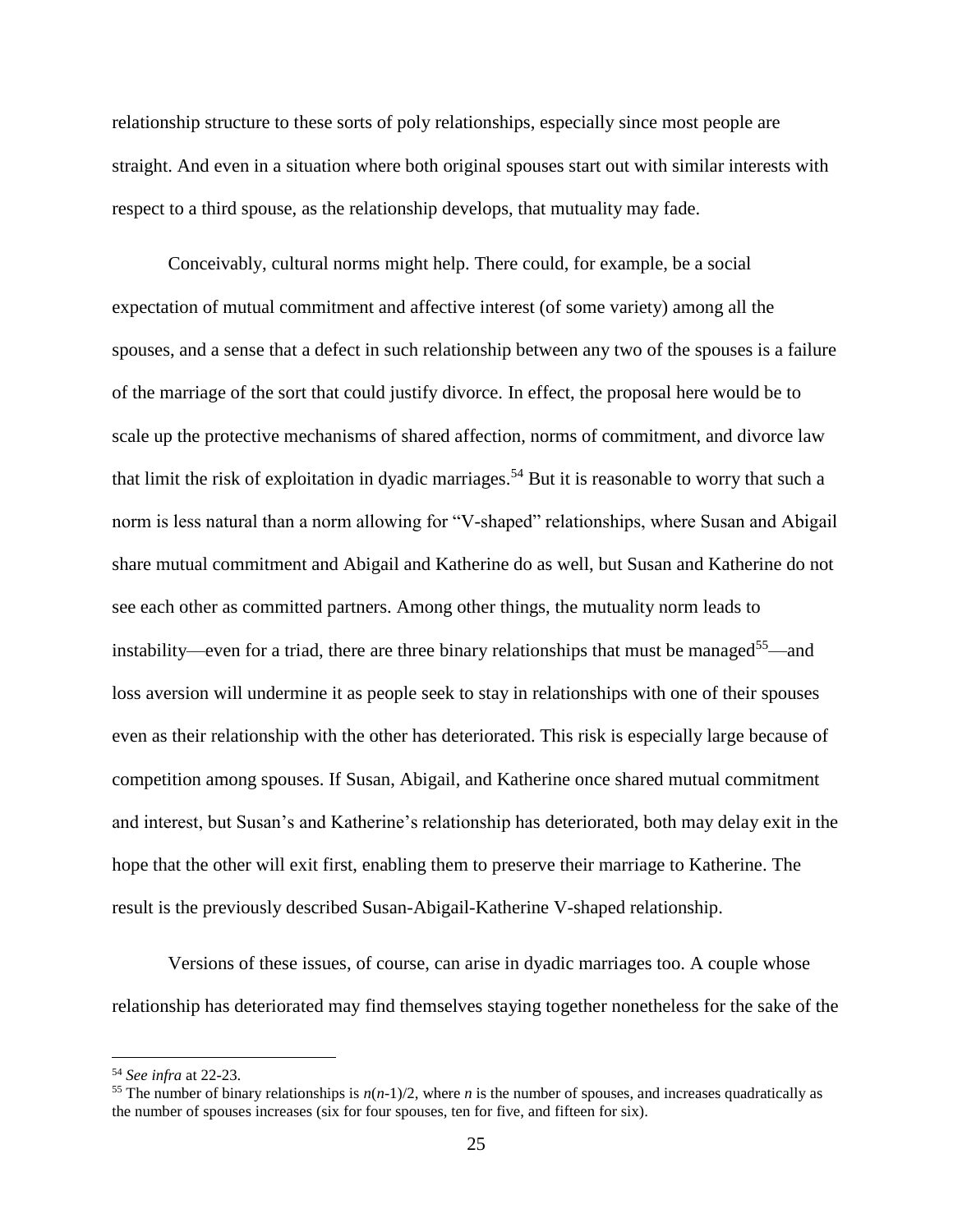children, or because they have both made long-term investments that are hard to untangle, or because they do not want to face the social stigma of divorce. Such spouses will not be protected from exploitation by divorce law (a route they have chosen to forgo) or mutual affection (which has faded). Commitment norms might do some of the work, but also perhaps not. What is special about multiple-partner marriage, constructed in this way as a partnership, is not that it opens the door to exploitation where there was no possibility of it before, but rather that it expands the potential for exploitation. Because of the difficulty scaling up the protective mechanisms of dyadic marriage, even as flawed and liable to failure as they are, these problems take on a special significance for group marriage.<sup>56</sup>

In sum: group marriage, structured as a partnership, increases vulnerability within marriage by applying legal marital obligations to relationships between people (like Julian and Andrew, or Susan and Katherine) where it is unrealistic to expect them to work. There is no clear way to avoid this problem while retaining the underlying model. The government therefore has a substantial interest in not permitting this sort of marriage structure.

### **Polygamy**

 $\overline{a}$ 

An alternative to group marriage is to preserve marriage as a legal union between two people, but do away with the requirement that a person can only be in one marriage at a time. This proposal is likely to be substantially more complicated than either dyadic marriage or group marriage as partnership. It must set rules for resolving competing legal claims among people

<sup>&</sup>lt;sup>56</sup> Further, it does not detract from this argument to point to the high rate of divorce for dyadic marriage to cast doubt on whether such marriages are so successful. My worry here is not about break-up rates, but about how the relevant legal rules work while the marriage is intact and in whatever property distribution results from dissolution.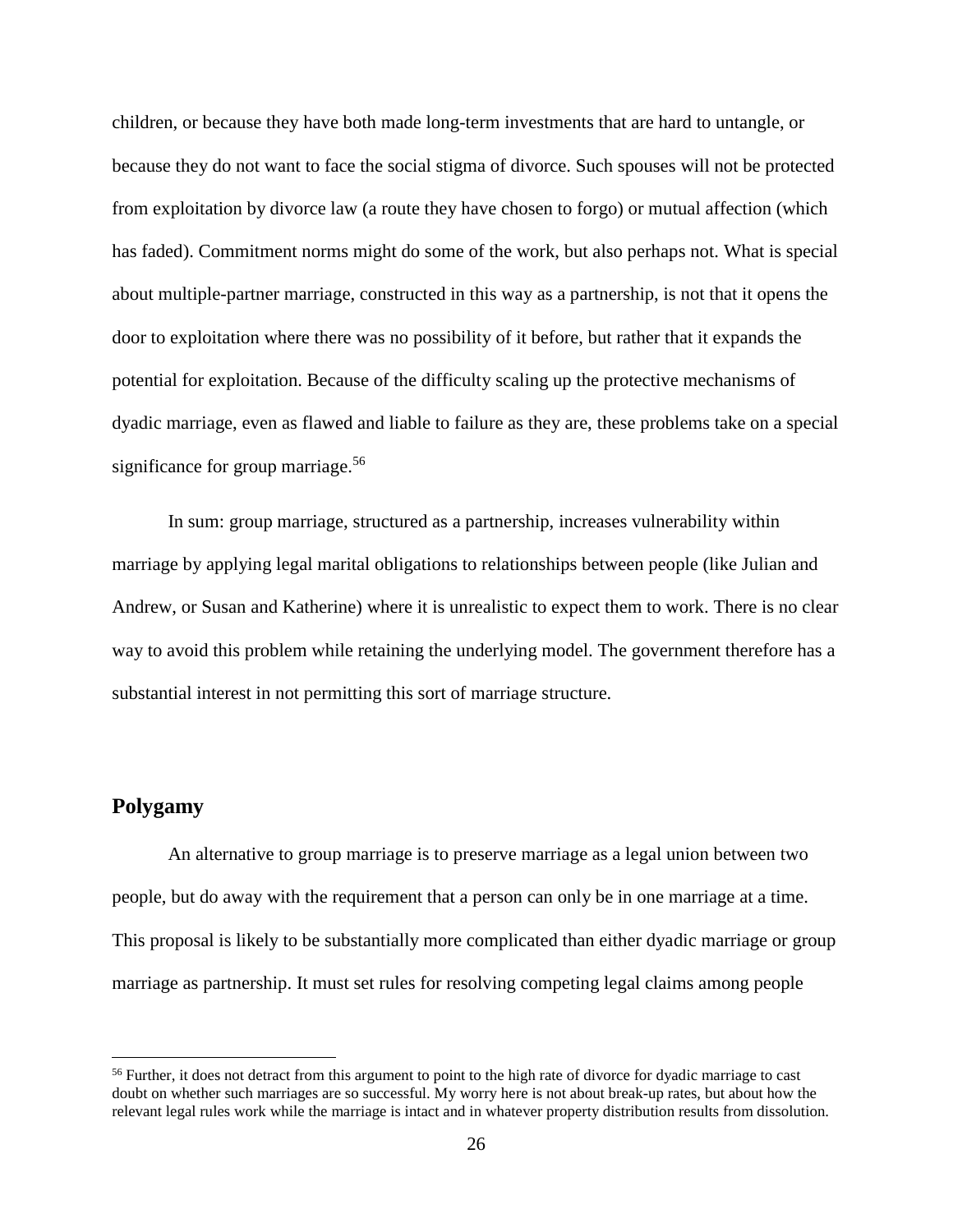who may not have direct legal relationships with each other (say, between Julian and Andrew, when both are married to Robert and not to each other), and because this problem does not exist for contemporary marriage law, it is not obvious what those rules would look like. While polygamy has been widely practiced, it has not been widely practiced in a society where sex equality is a strong norm of marriage law and where marriage can occur between two people of the same sex. It is one thing to resolve competing claims where the husband earns the income (or is deemed to have earned it) and has support obligations to his multiple wives, each of whom can only be married to one man. It is another to do so when some of those wives might themselves earn income, or be married to other people.

Three features of the regulatory and distributive aspects of contemporary marriage law pose problems for multiple-partner marriage. The first is that marriage law reflects an assumption of social and economic union. Couples are taxed jointly; workplace benefits like health insurance are structured to facilitate providing them to one's spouse; social programs like Social Security seek to protect dependent spouses from the loss of the income-earner who supports them; divorce law, through property division and alimony, does not treat income earned during and even after a marriage as solely belonging to the person who earned it. I will call this aspect of marriage law *union* for ease of reference.

The second is that marriage law is, at least formally, egalitarian and reciprocal; what Spouse A owes to Spouse B, Spouse B also owes to Spouse A. Because marriage no longer is (and constitutionally cannot be) an institution that assigns rights and duties differentially based upon sex, each spouse has the same rights and duties as the other spouse. I will call this aspect of marriage law *reciprocity*.

27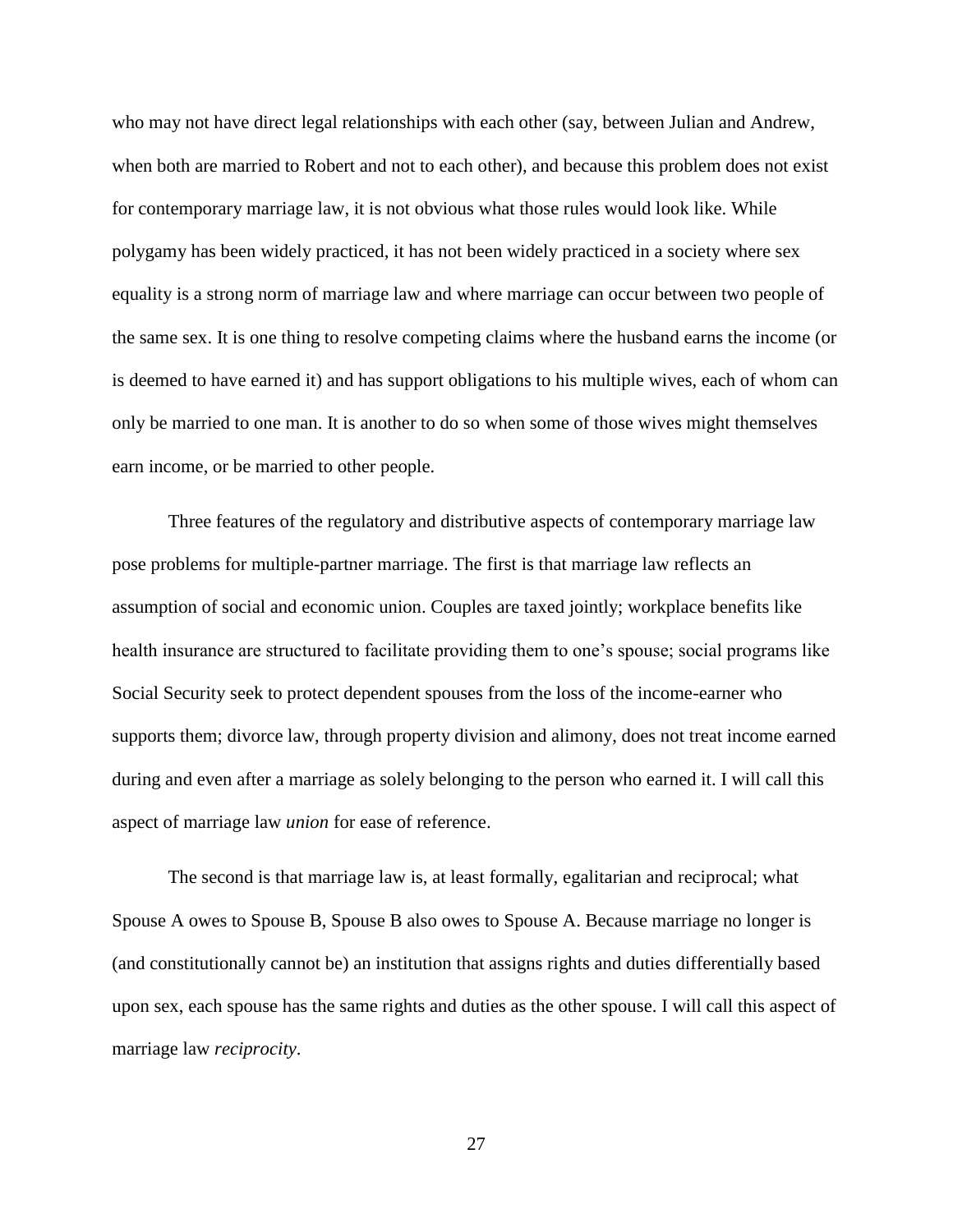The third, not usually stated expressly but nonetheless straightforward, is that the rights and duties of marriage extend to one's *spouse* and not to some other person. While the legal obligations of marriage make a person somewhat vulnerable to exploitation at the hands of her spouse, a core limitation on this vulnerability is that it is only *to* her spouse, and not to third parties (except perhaps through her spouse, through normal spousal obligation). I will call this aspect of marriage law *limited vulnerability*. This label should not be taken too literally; in some sense, all three of these aspects of marriage law are about limiting vulnerability. My aim here is to capture the *specific* protection embodied in the idea that one owes marital obligations specifically to one's spouse and not to others.<sup>57</sup>

Polygamy puts stress on each of these. Start with union. As a matter of practical fact, in many polygamous households the earnings of each spouse will be relevant to the economic position of all the other spouses, whether or not there is a direct legal relationship. Many important economic decisions, like where to live, will have to be made collectively (at least assuming cohabitation), and so sometimes one spouse will take an economic loss (say, by losing an optimal job opportunity) for the sake of increasing the earnings of another spouse, to whom the first spouse might not be directly married. Does that mean that, to prevent the resultant unfairness, we impose income-sharing and support obligations not only on people directly married to each other, but also on people who are two steps (or more?) apart on the marriage network? The flip side of promoting union in this way is undermining limited vulnerability.

Reciprocity also poses difficulties. Clearly, polygamy in today's society cannot retain the traditional rule that one spouse is entitled to marry more than one person and the other spouses

<sup>&</sup>lt;sup>57</sup> One way to understand the problem with group marriage as partnership is that it undermines this principle.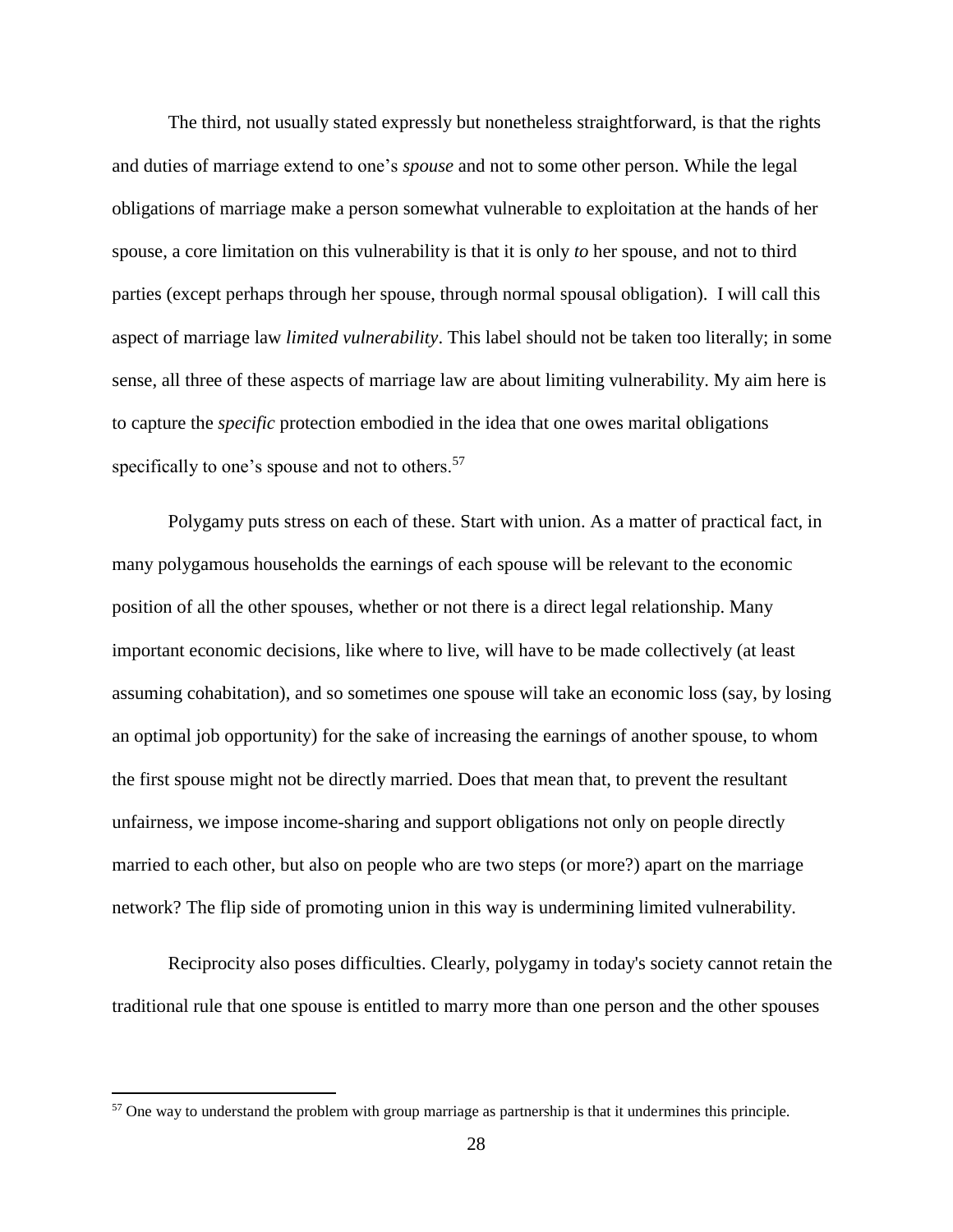are limited only to him. But it will still be the case that many relationships will involve one person married to multiple other people, each of whom are married only to her. Because marital obligations with respect to property are competing, this poses a problem of mutuality of obligation. For the person with multiple spouses, her obligation to each is constrained by her obligation to the others. But because her spouses are only married to one person, their obligations may not be constrained in the same way. This rule is not inevitable; we could avoid this problem by limiting the marital obligations a person in only one marriage has to her spouse when her spouse is in multiple marriages. But in doing so, we move further away from marriage as an economic union.

Indeed, it is tempting in thinking about this problem to suggest that the solution is to substantially weaken, or jettison entirely, the idea of marriage as an economic union for polygamous marriage. The default rule that marriage is an economic union is highly contestable even for marriage as it presently exists, especially for dual-earner couples who separate out their finances. Weakening or eliminating the principle might be quite appropriate for many polyamorous relationships, encouraging the development of relative economic independence that makes the spouses less vulnerable to each other's relationship choices. Do away with the idea of economic union and there is no reciprocity problem (minimal or nonexistent economic obligations will not compete with each other) and no limited vulnerability problem (since spouses are taken to be economically independent, there is no question of extending economic obligations to people not directly married to each other).

The result, though, is a legal framework that may not map on to how people actually live, and that will result in substantial unfairness when it does not. For the framework to work well, each spouse's decisions about income-producing activity should occur relatively independently

29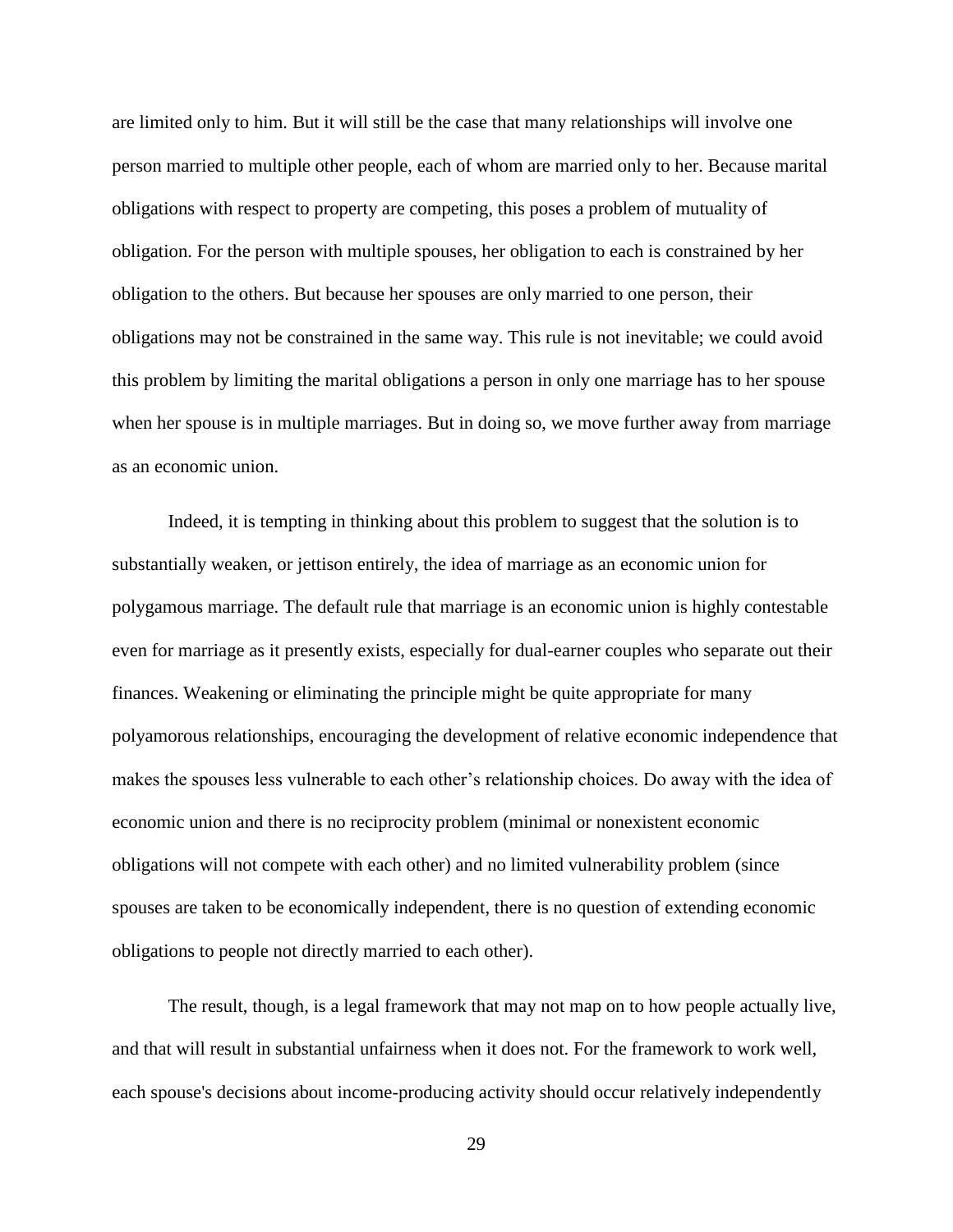of each other spouse's, so as to ensure that one spouse's economic opportunities are not sacrificed for the sake of another's. Further, each spouse should predominantly rely on her own income to support herself, to prevent the creation of economic dependence and the associated vulnerability. In practice, these assumptions will often be violated.

Another possibility is to abandon the notion of a general legal framework for property division and support obligations in a polygamous relationship, and instead opt for case-by-case adjudication based on the actual circumstances. Property could be divided evenly across all the spouses when that corresponds to the behavior and expectations of the parties to the marriage and where exploitation seems minimal or absent. Where the facts are otherwise, other rules could prevail. But this solution too seems inadequate, for multiple reasons. Because this solution relies on the ability of judges to decide discretionarily between quite different property division schemes based on their reading of complicated factual circumstances, it would make outcomes unpredictable and interfere with the ability of spouses to plan ahead and account for the possibility of divorce. For the same reason, it is dubious to rely on the *ex post* decisions of a judge to effectively identify and police exploitation and unfairness within a polygamous household.<sup>58</sup>

Further, fundamentally, it is entirely non-obvious what the *fair* outcome is in many cases; some of the value conflicts are quite difficult. Consider again the Julian, Robert, and Andrew example, now operating in a polygamous framework.<sup>59</sup> Say Julian and Robert are married and so

<sup>&</sup>lt;sup>58</sup> I acknowledge that, to some extent, this is already true of property division and support obligations upon divorce. But at least in that context, it is easier to come up with fairly general rules to reduce the discretion and factsensitivity of the analysis. *See, e.g.,* Cal. Fam. Code § 2550 (LexisNexis 2016) (providing for equal division of the community estate).

<sup>59</sup> *Infra* at 22.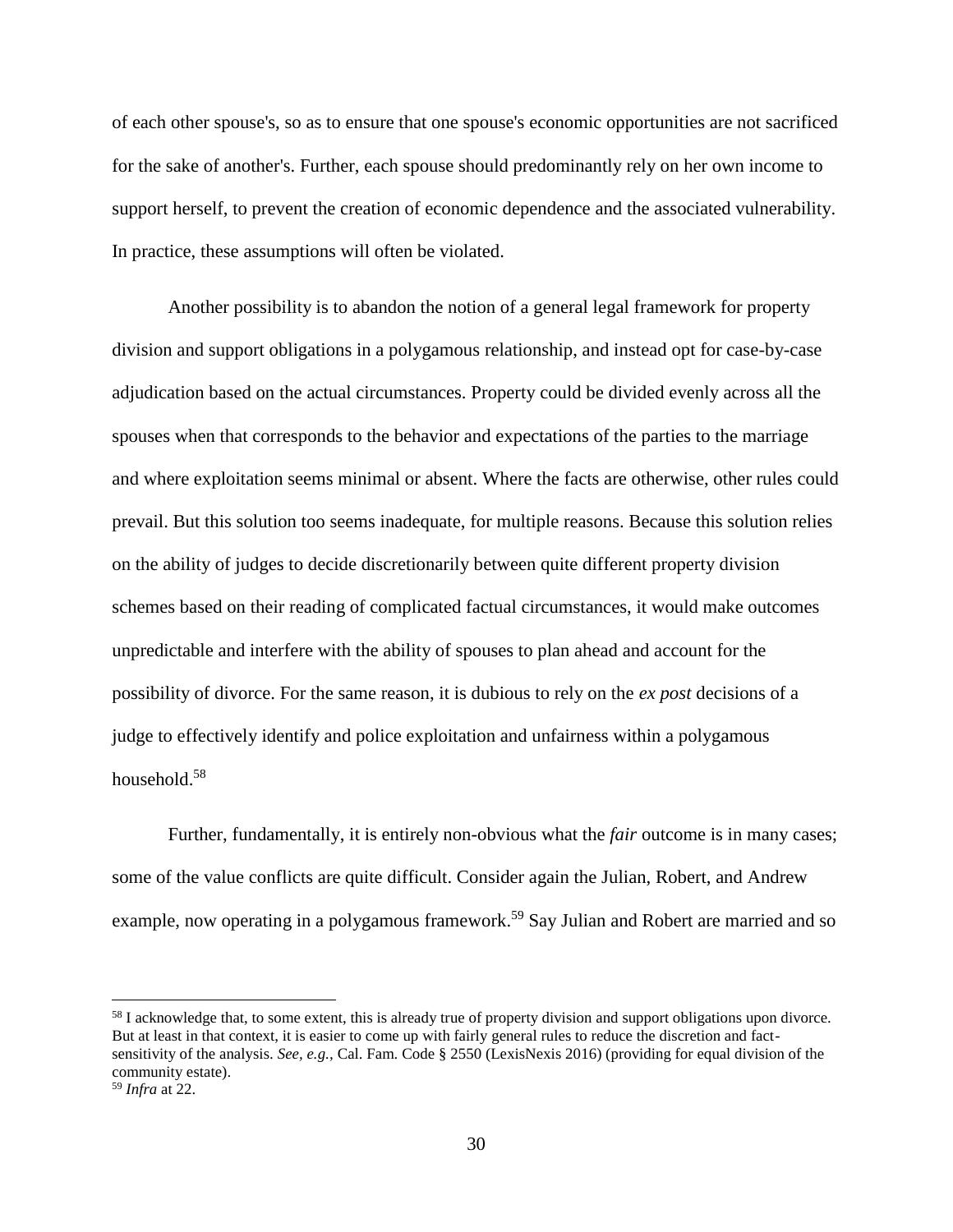are Robert and Andrew, but Julian and Andrew are not married to each other. And say that Andrew decides to take the lower-paying job that brings less income into the household but enables him to spend more time with Robert. It seems right to say that this should diminish any claim he has over Julian's income and property purchased with that income.<sup>60</sup> But it seems *also*  right that it should secure to him additional support obligations from Robert; he is sacrificing his own earnings for the sake of his husband. But that, in turn, raises a reciprocity problem for Julian and Robert. And if the solution to *that* problem is to limit Julian's obligations to Robert, then there are new problems for fairness with respect to Robert, who may have perfectly legitimately relied on expectations of income support from his (other) husband. The problem is not just practical. It is in the legal relationship structure itself, with the reality that the decisions of all the spouses impact each other, but (given heterogeneity of interests) no effective means of navigating and adjudicating the consequences of those impacts.

#### **Contract and private ordering**

 $\overline{a}$ 

My argument so far might be subject to two sorts of objections relating to contracting. First, one response to the difficulties with coming up with a workable rule for the economic obligations of a polygamous marriage is to not come up with one at all, but leave it up to the private arrangements of the parties, perhaps by requiring that they draft a contract specifying the terms as an eligibility requirement for access to multiple-partner marriage. Second, since the substantive terms of marital agreements are often not policed very heavily today, many of the

 $60$  Note, though, that this is not entirely obvious. What if all the parties expected that Andrew would have such a claim—perhaps because they did actually make many economic decisions together? Does Andrew's precise attitude toward Julian matter--e.g., does it matter whether Andrew acted maliciously or callously, or is it enough that he acted to secure a good that was not shared across the parties?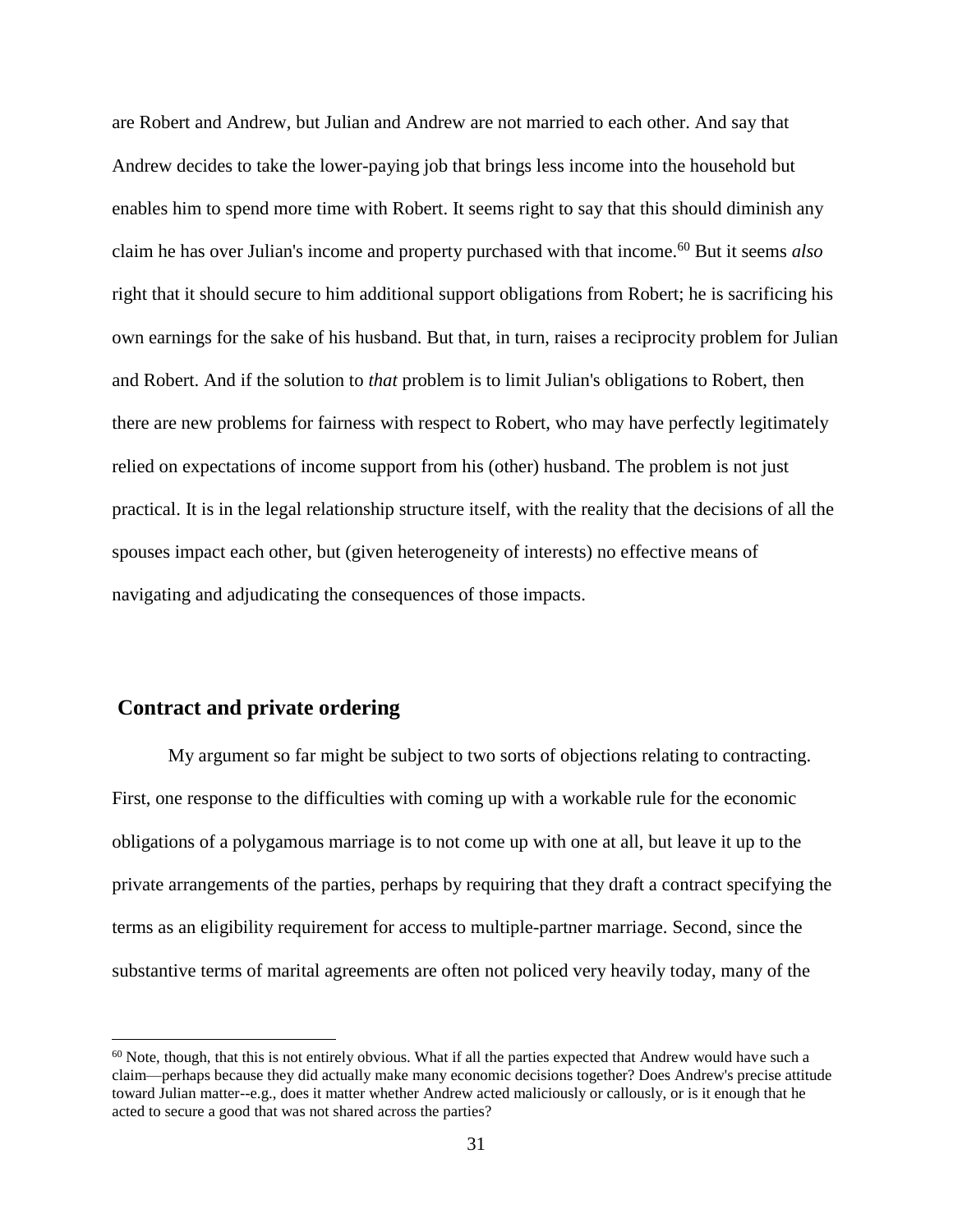features of particular rules that I have objected to would be achievable through premarital or marital agreements. Marriage is an economic union by default, but spouses can limit the associated obligations by contract. Marriage involves reciprocal obligations, but this too is probably alterable through contract, though in cases of extreme one-sidedness it might be invalidated as substantively unconscionable. As long as mutual consent is required, one could understand the decision to add a spouse to a marriage, or to permit one spouse to marry another person, as a kind of marital agreement analogue. I treat these two objections together, because most of what I have to say about each applies to both.

As an initial matter, it is open to question whether contracting is an especially good means of resolving these problems, or whether marriage law's current relatively laissez-faire attitude toward the substantive terms of marital and premarital agreements is justified. Marriage law's defaults do not suit every couple, and it is reasonable that couples should have flexibility to tailor its norms to meet their needs. But while some marital agreements will reflect departures from the default rules that both spouses prefer, others will reflect the preference of one spouse, consented to by the other because of differences in bargaining power or access to information. It is not consent in itself that makes contracts fair, but robust competition, ready access to reliable information, and arms-length bargaining. The first will hardly ever be present in the marriage "market," since prospective spouses are not fungible, and the second and third often will not be. A state that takes this view on a consistent basis can avoid the force of the contract objections.

But the contract objections fail even on the more moderate prevailing view about marital agreements, where they are policed for procedural unfairness but not (much) on their substantive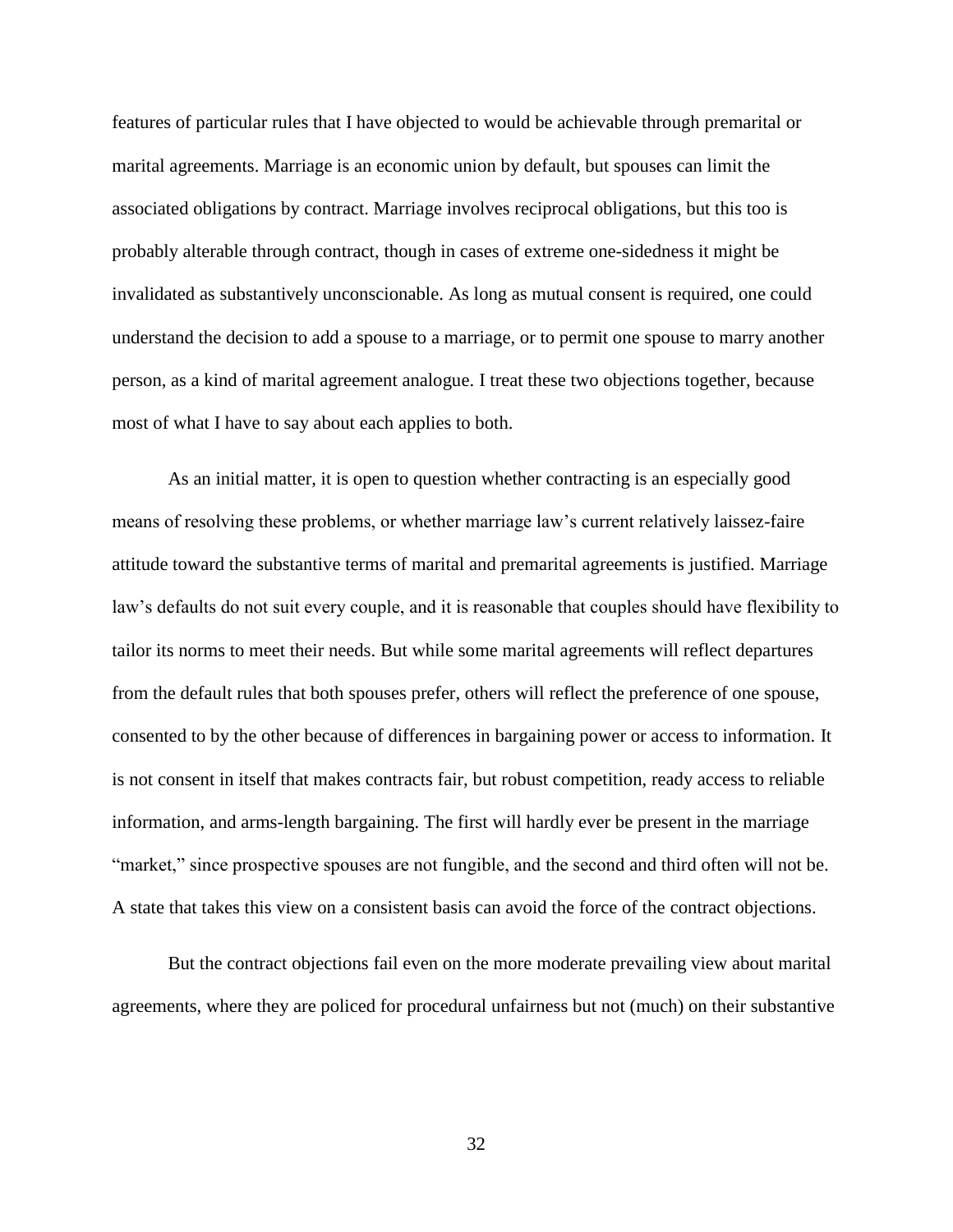terms.<sup>61</sup> The problem is that the default rules for marriage remain as an important backdrop even when they are modified by agreement.<sup>62</sup> If the agreement is invalid because of procedural defects, it cannot be enforced against a spouse seeking relief under the default rules. This fact breaks the analogy between a marital agreement and a choice to add a spouse to a marriage. It is workable and reasonably fair to apply the default rules of marriage where the agreement modifying those rules is invalid. But it seems much less workable or reasonably fair to *void the marriage* that was consented to through an invalid process; that disrupts the legitimate expectations of the additional spouse, who may have no fault whatsoever.<sup>63</sup> Similarly, if the property rules and support obligations for a polygamous household are set by contract, and that contract is invalidated at the point of divorce on account of procedural defects, resort to the normal (non-marital) rules for people who do not have contracts with each other would fail to protect the choices the spouses made in reliance on their marriages.

One potential solution to the remedy problem is to have a judicial pre-check on a multiple-partner marriage contract prior to the parties being able to marry. The judge could ensure that the substantive and procedural requirements are complied with and approve the contract, and the contract would then be enforceable. This proposal seems inadequate to resolve the problem, however. The same defects in bargaining that motivate restrictions on the

<sup>61</sup> *See, e.g.,* Uniform Premarital and Marital Agreements Act (UPMAA) § 9(a) (2012) (setting forth procedural requirements for the enforceability of a premarital agreement).

<sup>62</sup> *Cf.* Davis, *supra* note 47, at 2000-02 (noting the importance of marital default rules).

<sup>63</sup> To be sure, a marriage can be annulled for duress. *See, e.g.,* N.Y. Dom. Rel. Law § 7(4) (LexisNexis 2016) (marriage is voidable if consent was obtained "by reason of force, duress or fraud.") Procedural requirements for premarital agreements often substantially exceed merely requiring the absence of duress. *See, e.g.,* UPMAA §  $9(a)(2)$  (requiring the party to "have access to independent legal representation"), (4) (requiring "adequate financial disclosure"). This breadth seems reasonable where non-enforcement simply means return to a default rule that treats neither party unjustly, but is harder to justify as grounds for annulment. Even a narrow annulment-for-duress rule poses special difficulties in the multi-partner context, where unanimous consent means that an added spouse can lose her marital entitlements on account of a defect in consent on the part of a third party to her romantic partnership. It is still probably the right rule, if we are going to have multiple-partner marriage, but it is not so comforting as a go-to solution for consent problems.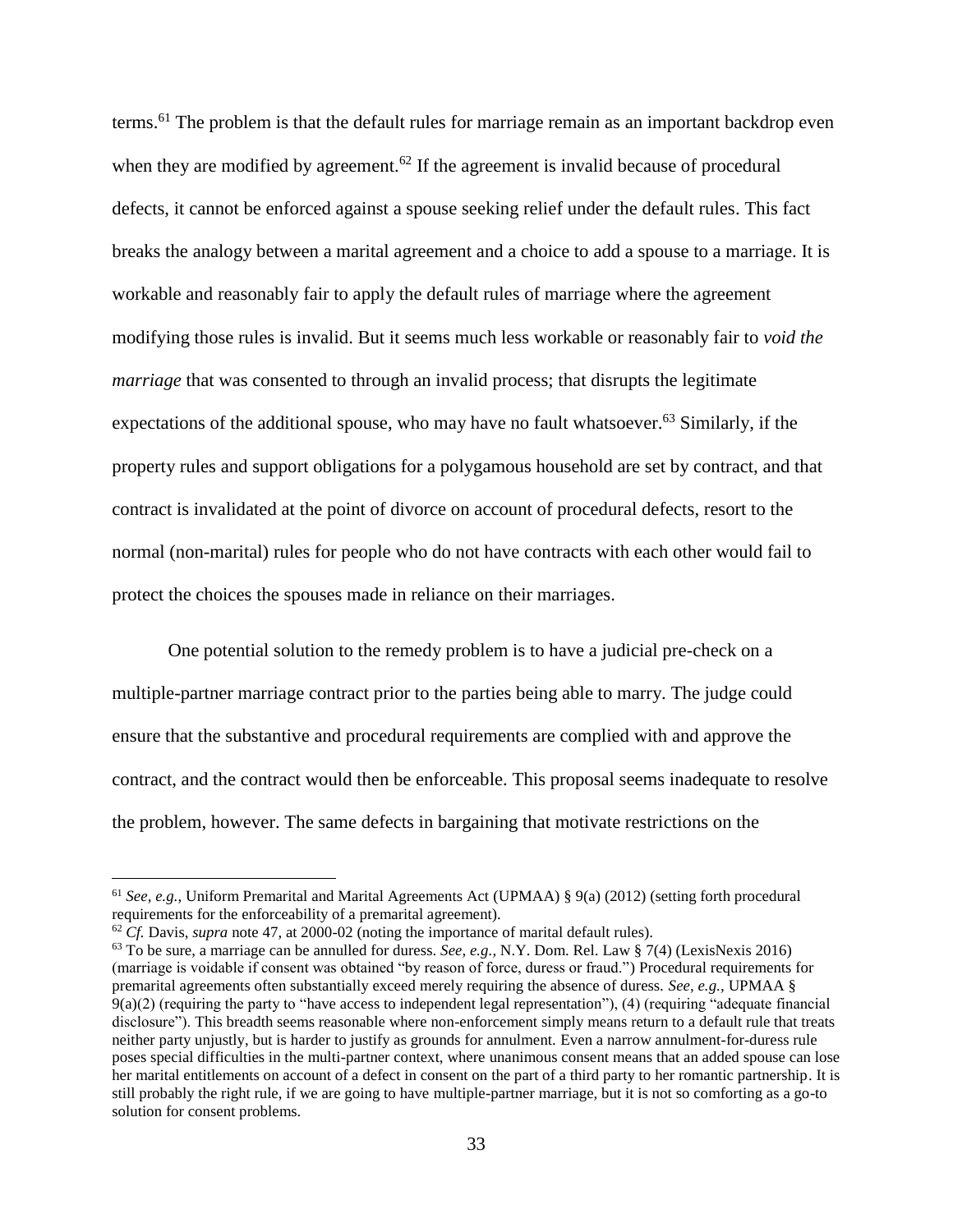enforceability of prenuptial agreements would prevent the sort of robust, adversarial presentation of issues that would permit the judge to adequately assure that the requirements were met. A person who has been deceived or who has not received adequate disclosure will not yet know about those defects; a person pressured by the threat of her fiancé walking away is unlikely to want to cause trouble before the judge either.

In sum: multiple-partner marriage poses risks of unfairness and vulnerability to exploitation, as dyadic monogamous marriage does, but also in some new ways. None of the options for protecting against those risks—group marriage, polygamy, or contracting—seem fully adequate for that purpose. To be sure, I have not undertaken an exhaustive survey of all the possibilities, and there may be better ways of addressing some of these problems that I have not considered. Nor do I mean to suggest that the problems I have outlined necessarily outweigh the benefits of granting *de jure* recognition to relationships that already exist *de facto*, or that the difficulties of having a fair legal regime for multiple-partner relationships should necessarily supersede the benefit to liberty of leaving people the option. The policy question remains open. But as a constitutional matter, the regulatory and distributive problems associated with multiplepartner marriages make the government interests on the side of restriction look serious, certainly much more serious than the interests purportedly at stake in keeping same-sex couples from marrying. Nothing about the constitutional law of same-sex marriage speaks to those problems, or to the legitimacy of a state relying on them in defense of its marriage law.

34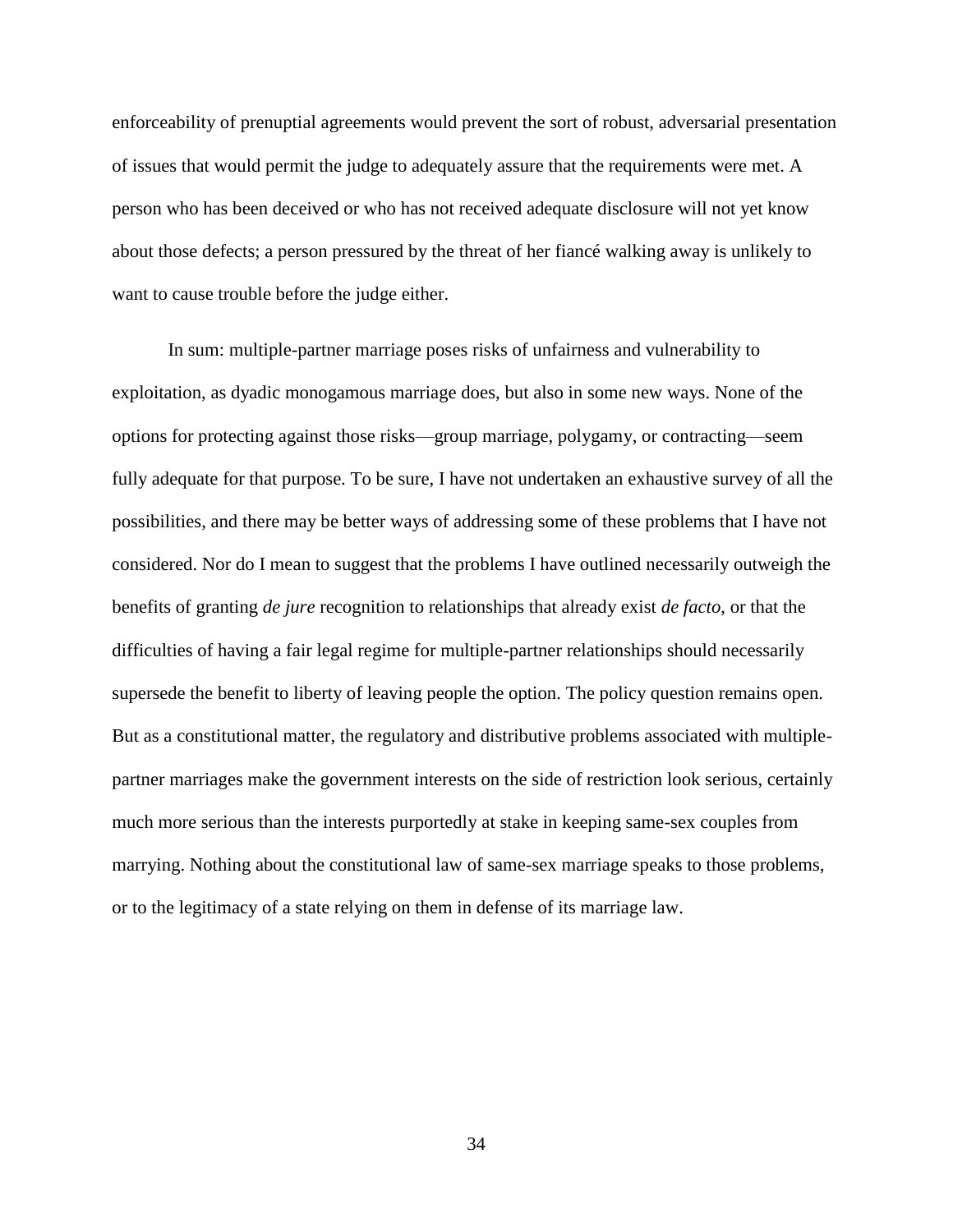#### **SOME FINAL THOUGHTS**

American constitutional law distinguishes between, on the one hand, ordinary social and economic legislation, and, on the other hand, legislation that impinges on fundamental liberty or discriminates against marginalized minorities.<sup>64</sup> The point of this paper, in a sense, is that the restrictions on multiple-partner marriage fall more naturally within the first category than within the second and third. The most important policy questions involved are not really about who should be in and who should be out of central social institutions, or what the right balance is between public morality and the general welfare on the one hand and the freedom to construct one's own intimate life on the other. Instead, they are about questions that rarely are treated as raising constitutional issues: how do you structure a legal relationship so that it is fair to all the parties involved? How do you allocate rights and duties to prevent exploitation? The limitation of marriage to two people and the prohibition on marrying while already married look on this view like just another of the ways in which marriage law regulates the relationship between the spouses, akin to the rules of marital property, the fiduciary duties spouses have to each other, or the provision for support payments in the event of divorce.

That said, too much should not be made of this conclusion. All of the above may be right, but it is still true that societal attitudes toward polyamorous and polygamous relationships are heavily moralistic and rooted in part in distaste for unconventional forms of relationship.<sup>65</sup> The

<sup>64</sup> *Compare*, *e.g.*, *Williamson v. Lee Optical of Okla.*, 348 U.S. 483, 488 (1955) ("The day is gone when this Court uses the Due Process Clause of the Fourteenth Amendment to strike down state laws, regulatory of business and industrial conditions, because they may be unwise, improvident, or out of harmony with a particular school of thought") *with, e.g., Obergefell*, 135 S. Ct. at 2604-05 (invalidating same-sex marriage bans under the Due Process and Equal Protection Clauses).

<sup>65</sup> *See, e.g.*, Peter Moore, *Polyamory: taboo for religious Americans but not for the rest*, YouGov (May 30, 2016 8:37 AM)[, https://today.yougov.com/news/2015/08/12/polyamory-taboo-religious-americans/](https://today.yougov.com/news/2015/08/12/polyamory-taboo-religious-americans/) (finding that 56% of Americans think polyamory is morally wrong and 69% think that polygamy is).